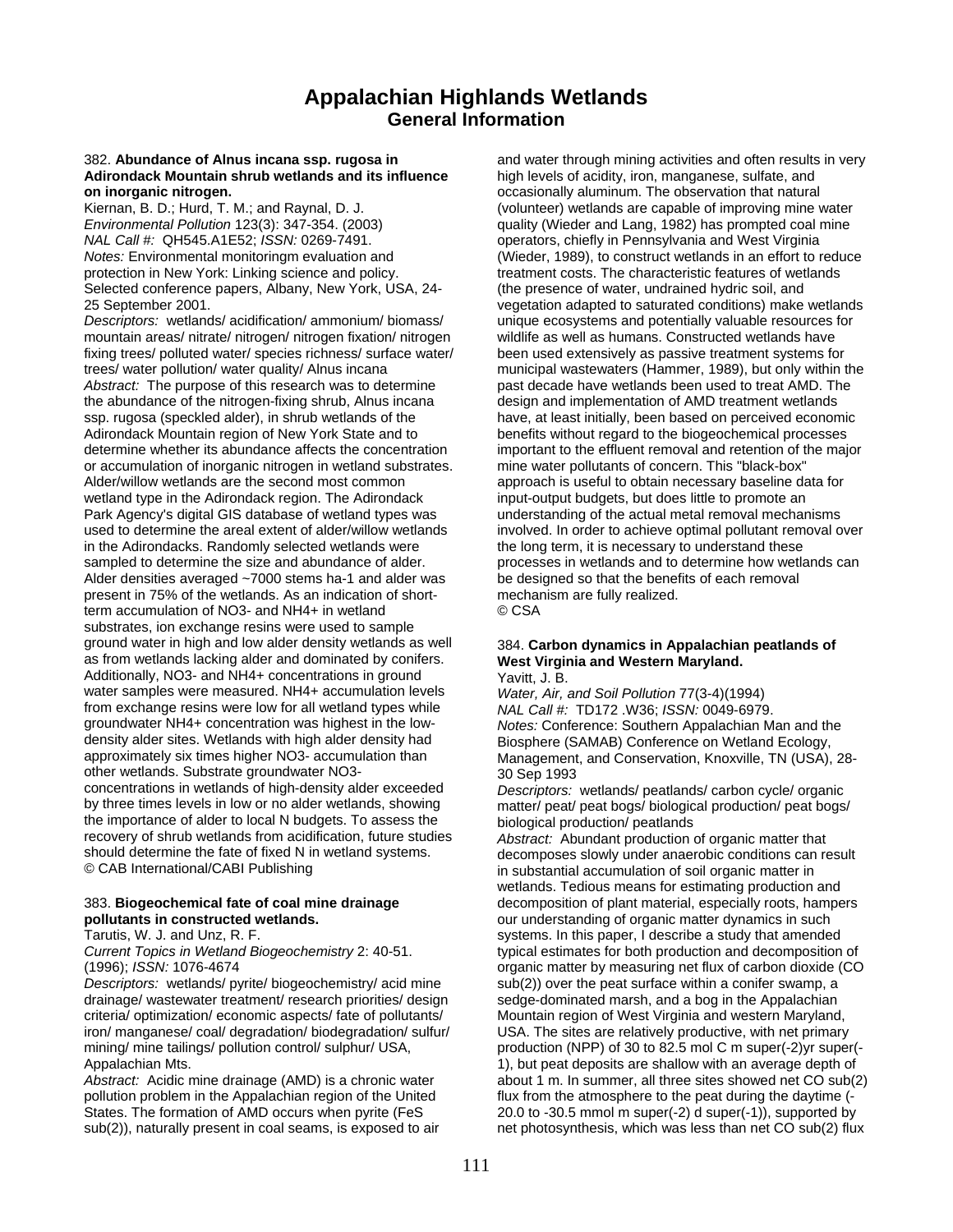from the peat into the atmosphere at nighttime (39.2 to 84.5 mmol m super(-2) d super(-1)), supported by ecosystem respiration. The imbalance between these estimates suggests a net loss of carbon (C) from these ecosystems. The positive net CO sub(2) flux seems to be so high because organic matter decomposition occurs throughout the peat deposit-and as a result concentrations of dissolved inorganic carbon (DIC) in peat pore waters reached 4,000 mu mol L super(-1) by late November, and concentrations of dissolved organic carbon (DOC) in peat pore waters reached 12,000 mu mol L super(-1). Comparing different approaches revealed several features of organic matter dynamics: (i) peat accretion in the top 30 cm of the peat deposit results in a C accumulation rate of about 15 mmol m super(-2) d super(-1); however, (ii) the entire peat deposit has a negative C balance losing about 20 mmol m super(-2) d super(-1). © CSA

# 385. **Characterization of high elevation central Appalachian wetlands.**

Francl, K. E.; Ford, W. M.; and Castleberry, S. B. Newtown Square, PA: U.S. Department of Agriculture, Forest Service, Northeastern Research Station; RP-NE-725, 2004. 26 p.

*NAL Call #:* A99.9 F7622Un no. 725 [http://www.fs.fed.us/ne/newtown\\_square/publications/](http://www.fs.fed.us/ne/newtown_square/publications/research_papers/pdfs/2004/ne_rp725.pdf)  research\_papers/pdfs/2004/ne\_rp725.pdf

*Descriptors:* bog/ central Appalachian Mountains/ fen/ geology/ hydric soils/ hydrophytic vegetation/ wetland characterization

*Abstract:* We characterized 20 high elevation wetlands in the central Appalachian Mountains in West Virginia and Maryland, in terms of vegetation, soils, hydrology, and geology. Plant species were distributed along soil chemical (pH, conductivity) and physical (organic matter depth) gradients across sites. Topography and geology appear to explain differences among these wetlands, as reflected by soil and chemistry measures and vegetation distribution. Our work provides substantial quantitative baseline data for these uncommon high elevation wetlands, emphasizing the importance and diversity of these isolated systems. This citation is from Treesearch.

# 386. **Classification and inventory of wetlands in the southern Appalachian region.**

Hefner, J. M. and Storrs, C. G.

*Water, Air, and Soil Pollution* 77(3-4)(1994) *NAL Call #:* TD172 .W36; *ISSN:* 0049-6979. *Notes:* Conference: Southern Appalachian Man and the Biosphere (SAMAB) Conference on Wetland Ecology, Management, and Conservation, Knoxville, TN (USA), 28-30 Sep 1993

*Descriptors:* wetlands/ mapping/ inventories/ classification systems/ habitat/ land classification/ maps/ vegetation/ publications/ biological surveys/ vegetation cover/ USA, Appalachian Mts./ biological surveys/ vegetation cover/ land classification/ vegetation/ publications/ inventories/ classification systems/ habitat

*Abstract:* The National Wetlands Inventory of the U.S. Fish and Wildlife Service has prepared large scale (1:24,000) wetland maps for nearly all of the Southern Appalachian Region. Traditional and digital cartographic products are available from the Earth Science Information Centers of the United States Geological Survey and from State-run

distribution outlets. Most of the materials prepared by the NWI within the region were cooperatively funded by the States and other Federal Agencies. NWI maps describe wetlands in terms of the life form of the dominant vegetation, substrata where vegetation is sparse or lacking, water chemistry, relative duration of inundation or saturation, and special modifiers. The maps display wetland polygons as small as 0.5 hectares in size and linear wetlands as narrow as 8 meters, showing the size, type of wetland, and relative position of the wetland on the landscape. The wetland inventory process is principally a remote sensing task, relying on the interpretation of high altitude color infrared aerial photography, supported with ground truth data and collateral information. The procedure has limitations related to scale, quality and timing of the aerial photography; experience and training of the photo interpreters; and the wetland types which are to be classified and delineated. Since wetland maps provide a static depiction of a dynamic resource, the NWI conducts periodic wetland status and trends studies to evaluate wetland change in aerial extend and the reasons for the change. Although trend surveys are routinely conducted nationally and selectively for regional and local areas, no study to specifically address the wetlands of the Southern Appalachian Region has been developed. © CSA

# 387. **Colonization and establishment of red maple (Acer rubrum) in a southern Appalachian wetland.**

Warren, R. J.; Rossell, I. M.; and Moorhead, K. K. *Wetlands* 24(2): 364-374. (June 2004) *NAL Call #:* QH75.A1W47; *ISSN:* 0277-5212 *Descriptors:* wetlands/ recruitment/ colonization/ canopies/ alternation learning/ seedlings/ trees/ understory/ flood plains/ age composition/ size/ temporal variations/ forests/ growth rings/ height/ ecosystem disturbance/ regression analysis/ water levels/ model studies/ maple trees/ canopy/ water level/ fluctuations/ streams/ habitats/ Acer rubrum/ USA, North Carolina, Tulula Creek/ USA, North Carolina/ red maple/ other angiosperms/ population dynamics/ water and plants

*Abstract:* We characterized the post-disturbance recruitment window for red maple (Acer rubrum) in a southern Appalachian wetland using size-class distributions and forest stand models. The DBH and core age of understory and overstory trees were measured in 108 plots in forested (closed) and unforested (open) fen and floodplain sites at the Tulula Creek wetland complex (a southern Appalachian wetland in Graham County, North Carolina) in 1994 and 2001 as part of a larger ecological study. In addition, the heights of red maple seedlings were measured in 379 quadrats in an unforested floodplain in 1996 and 2001. We examined the temporal patterning of wetland recruitment using red maple size-class data in order to determine (1) the recruitment window for seedling colonization and (2) temporal recruitment patterning based on the size/age structure of established tree stands. Diameter and height distributions were compared with power function, negative exponential and quadratic models in order to determine goodness of fit using the coefficient of determination (R2). Diameter distributions and stand models showed that recruitment continued (at a diminishing rate) at sites that were last cleared 7, 14, and approximately 30 years earlier and ceased at a fourth site cleared approximately 45 years earlier. While there were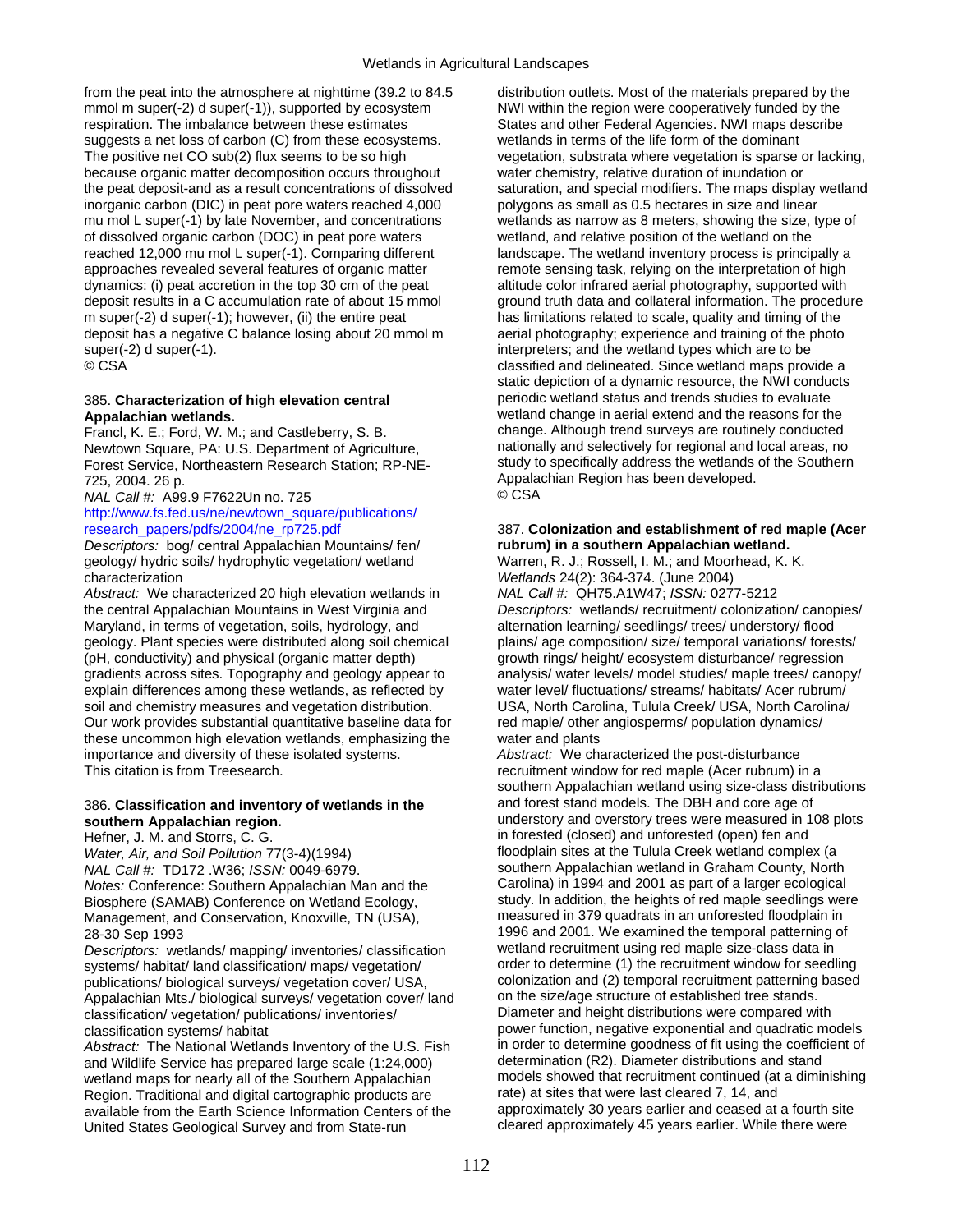minor recruitment fluctuations that possibly coincided with water-level changes, the unimodal size class distributions indicated that recruitment did not pulse subsequent to initial canopy disturbance. These results show that red maple readily colonized wetland habitats and that the recruitment window lasts at least twice as long as that reported in terrestrial systems. In addition, size-class distribution and regression analysis indicate that the colonization window is directly impacted by canopy disturbance and only indirectly influenced by water levels. © CSA

#### 388. **A comparison of plant communities in mitigation and reference wetlands in the mid-Appalachians.**

Balcombe, C. K.; Anderson, J. T.; Rentch, J. S.; Grafton, W. N.; Fortney, R. H.; and Kordek, W. S. *Wetlands* 25(1): 130-142. (2005)

*NAL Call #:* QH75.A1W47; *ISSN:* 0277-5212 *Descriptors:* constructed wetland/ hydrophytic vegetation/ man-made wetland/ mitigation wetland/ reference wetland/ wetland management/ wetland mitigation *Abstract:* Wetland destruction has plagued the U.S. for decades, but the need to compensate for these losses has only been embraced within the last 20 years. Because so many compensatory mitigation wetlands have been created, there is a need to assess the function of these valuable ecosystems relative to natural wetlands. The goal of this study was to evaluate the functional equivalency of mitigation wetlands in West Virginia in supporting hydrophytic plant communities. A series of nested quadrats was used to compare plant community structure among eleven mitigation and four naturally occurring reference wetlands. For all species combined, mean total percent cover across all sampling quadrats per wetland was similar between mitigation and reference wetlands. Species richness, evenness, and diversity were greater in mitigation than in reference wetlands. Mean weighted averages of plant communities calculated using cover values and wetland indicator status were similar between mitigation and reference wetlands. There were, however, major differences in species composition. Mitigation sites tended to have more pioneer species, non-native dominants, and species with relatively lower conservation quality. Ordination analyses suggested that compositional differences become smaller as mitigation sites age. Both mitigation and natural wetlands met criteria for hydrophytic vegetation according to the 1987 U.S. Army Corps of Engineers Wetland Delineation Manual. These data suggest that the mitigation wetlands investigated in this study adequately support hydrophytic vegetation and appear to be developing vegetation similar to reference standards. © 2005, The Society of Wetland Scientists. © 2006 Elsevier B.V. All rights reserved.

#### 389. **Control of methane metabolism in a forested northern wetland, New York State, by aeration, substrates, and peat size fractions.**

Coles, Janice R. P. and Yavitt, Joseph B. *Geomicrobiology Journal* 19(3): 293-315. (2002); *ISSN:* 0149-0451

*Descriptors:* freshwater ecology: ecology, environmental sciences/ soil science/ forested northern wetland/ soil factors: aeration, peat size fractions, substrate *Abstract:* Although many northern peat-forming wetlands (peatlands) are a suitable habitat for anaerobic CH4-

producing bacteria (methanogens), net CH4 fluxes are typically low in forested systems. We examined whether soil factors (aeration, substrate availability, peat size fractions) constrained net CH4 production in peat from a Sphagnum-moss dominated, forested peatland in central New York State. The mean rate of net CH4 production measured at 24degreeC was 79 nmol g-1d-1, and the mean rate of CO2 production (respiration) was 5.7 mumol g-1 d-1, in surface (0 to 10 cm) and subsurface (30 to 40 cm) peat. Saturated peat (900% water content) exposed to oxic conditions for 2 days or 14 days showed no net CH4 production when subsequently exposed to anoxic conditions. Rates of CO2 production, measured concomitantly, were essentially the same under oxic and anoxic conditions, and net CH4 consumption under oxic conditions was barely affected by short-term exposure to anoxic conditions. Therefore, methanogens were particularly sensitive to aeration. Net CH4 production in whole peat increased within hours of adding either acetate, glucose, or ethanol, substrates that methanogens can convert directly or indirectly into CH4, indicating that availability of these substrate might limit net CH4 production in situ. In longer incubations of 30 days, only ethanol addition stimulated a large increase in net CH4 production, suggesting growth in the population of methanogens when ethanol was available. We fractionated peat into size fractions and the largest sized fraction (>1.19 mm), composed mostly of roots, showed the greatest net CH4 production, although net CH4 production in smaller fractions showed the largest response to ethanol addition. The circumstantial evidence presented here, that ethanol coming from plant roots supports net CH4 production in forested sites, merits more research.

© The Thomson Corporation

#### 390. **The effects of beaver-created wetlands on the benthic macroinvertebrate assemblages of two Appalachian streams.**

Margolis, B. E.; Raesly, R. L.; and Shumway, D. L. *Wetlands* 21(4): 554-563. (2001) *NAL Call #:* QH75.A1W47; *ISSN:* 0277-5212 *Descriptors:* wetlands/ zoobenthos/ macrofauna/ streams/ dams/ beavers/ environmental effects/ aquatic populations/ benthic fauna/ macroinvertebrates/ species composition/ spatial distribution/ data collections/ comparison studies/ impoundments/ environmental impact/ community composition/ aquatic mammals/ aquatic plants/ ecosystem disturbance/ Castor canadensis/ USA, Maryland, Herrington Creek/ USA, Appalachian Mts./ USA, Pennsylvania, Mountain Run/ USA, Maryland, Garrett Cty./ USA, Pennsylvania, Somerset Cty./ beaver dams/ American beaver

*Abstract:* We examined the effects of beaver impoundments on the benthic macroinvertebrate assemblages of two small Appalachian streams, Mountain Run (Somerset County, Pennsylvania) and a tributary to Herrington Creek (Garrett County, Maryland). Benthic macroinvertebrate assemblages above the impoundments were compared with assemblages within the impoundments and 1 m, 10 m, and 100 m below the impoundments. The results of our study indicate that beaver affect both withinimpoundment and downstream benthic macroinvertebrate assemblages. Taxonomic and functional changes in benthic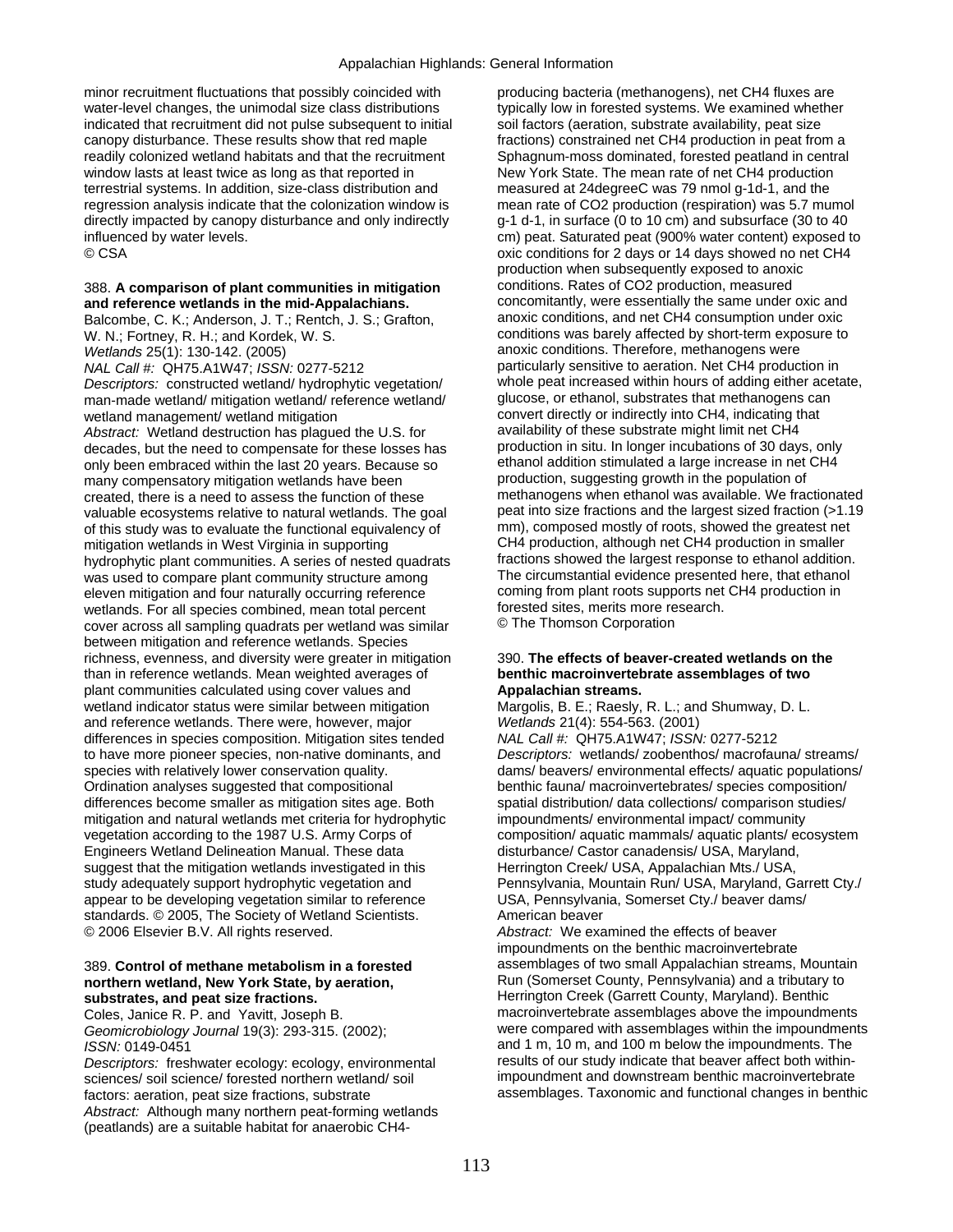macroinvertebrate assemblages of the beaver-altered streams were a result of direct (impoundment) and indirect (changes in temperature, water chemistry, plant growth) alterations of the stream environment. © CSA

### 391. **Effects of drought on the water-table dynamics of a southern Appalachian mountain floodplain and associated fen.**

Moorhead, K. K.

*Wetlands* 23(4): 792-799. (2003)

*NAL Call #:* QH75.A1W47; *ISSN:* 0277-5212 *Descriptors:* wetlands/ drought/ groundwater level/ hydrology/ water table fluctuations/ precipitation/ flood plains/ groundwater recharge/ hydraulic gradient/ piezometers/ seasonal variations/ evapotranspiration/ water depth/ droughts/ water table/ restoration/ river discharge/ temporal variations/ USA, North Carolina

*Abstract:* Annual and seasonal variations in precipitation have been shown to influence the hydrology of nontidal wetlands, including depth to water table. Water-table depth is assessed in wetlands for a variety of reasons, most notably for wetland delineations or determining the success of restoration projects. Many short-term assessment efforts probably occur during periods of abnormal precipitation and, as such, may not provide a thorough understanding of wetland hydrology. I have been evaluating water-table dynamics of a wetlands complex in western North Carolina for seven years in support of a wetlands restoration project. A series of water-table wells and piezometers were installed to determine the spatial and temporal patterns of the water table and vertical hydraulic gradient (VHG). For over three years, the area was classified as having conditions of moderate to severe drought. The drought lowered the average monthly water table by 26 cm in a mountain fen and 22 cm in the adjacent floodplain. The fen was a constant ground-water recharge area before the drought and a discharge area for three of 12 months during the drought. The drought also impacted a shallow, constant ground-water source to the fen on an adjacent hillslope. The impacts of the drought were greater during the active growing season, presumably due to increased evapotranspiration. The results support the need for longterm hydrologic assessment of wetlands and the need to relate wetland hydrology to annual, seasonal, and monthly precipitation patterns.

© CSA

# 392. **An evaluation of vegetation and wildlife communities in mitigation and natural wetlands of West Virginia .**

Balcombe, Collins K.

Morgantown, W. Va.: West Virginia University, 2003. *Notes:* Thesis submitted to the Davis College of Agriculture, Forestry, and Consumer Sciences at West Virginia University in partial fulfillment of the requirements for the degree of Master of Science in Wildlife and Fisheries Resource Management

### [http://www.forestry.caf.wvu.edu/jAnderson/](http://www.forestry.caf.wvu.edu/jAnderson/Balcombe_c_thesis.pdf)  Balcombe\_c\_thesis.pdf

*Descriptors:* wetland mitigation/ wetland restoration/ wetland management/ mitigation wetland/ constructed wetland/ reference wetland

# 393. **Identification of wetlands in the southern Appalachian region and the certification of wetland delineators.**

#### Wakeley, J. S.

*Water, Air, and Soil Pollution* 77(3-4)(1994) *NAL Call #:* TD172 .W36; *ISSN:* 0049-6979. *Notes:* Conference: Southern Appalachian Man and the Biosphere (SAMAB) Conference on Wetland Ecology, Management, and Conservation, Knoxville, TN (USA), 28- 30 Sep 1993

*Descriptors:* wetlands/ hydrology/ surveys/ classification systems/ land classification/ vegetation/ soil types/ site surveys/ USA, Appalachian Mts./ site surveys/ land classification/ vegetation/ soil types/ classification systems *Abstract:* According to the Corps of Engineers Wetlands Delineation Manual, wetlands are identified by the presence of field indicators of hydrophytic vegetation, hydric soils, and wetland hydrology. In the southern Appalachian region, situations that present problems for wetland delineators include (1) wetlands developed on recently deposited alluvial soils that may show little evidence of hydric conditions, (2) areas occupied by FAC-dominated plant communities, (3) wetlands affected by past or present drainage practices, (4) man-induced wetlands that may lack certain wetland field indicators, and (5) hydric soil units that are too small or narrow to be delineated separately on soil survey map sheets. In March 1993, under direction of Section 307(e) of the Water Resources Development Act of 1990, the Corps of Engineers initiated a Wetland Delineator Certification Program. A 1-year demonstration program has recently ended in Maryland, Florida, and Washington, with nationwide implementation scheduled for later in 1994. This voluntary program is designed to increase the quality of wetland delineations submitted with Section 404 permit applications, and reduce processing time by reducing the need for extensive field verification of wetland boundaries. © CSA

# 394. **Impacts of sedimentation and nitrogen enrichment on wetland plant community development.**

Mahaney, W. M.; Wardrop, D. H.; and Brooks, R. P. *Plant Ecology* 175(2): 227-243. (2004) *NAL Call #:* QK900 .P63; *ISSN:* 1385-0237 *Abstract:* Many factors influence which plant species are found in a particular wetland. The species pool is composed of the species present in the seed bank and species able to disperse into the wetland, and many abiotic and biotic factors interact to influence a species performance and abundance in the plant community. Anthropogenic activities produce specific stressors on wetland systems that alter these abiotic and biotic interactions, potentially altering species composition. We simulated three common wetland hydrogeomorphic (HGM) subclasses in a greenhouse to examine the effects of two stressors-sedimentation and nitrogen (N) enrichment-on the performance of 8 species grown in artificial communities. Species establishment, height, biomass, and foliar N and P concentrations were measured to explore species responses to stressors and competition, as well as the potential impacts of changes in species composition on ecosystem processes. Species were affected differently by sedimentation and N enrichment, and there were differences in overall community sensitivity to stressors between wetland subclasses. Sedimentation generally reduced seedling establishment, while N enrichment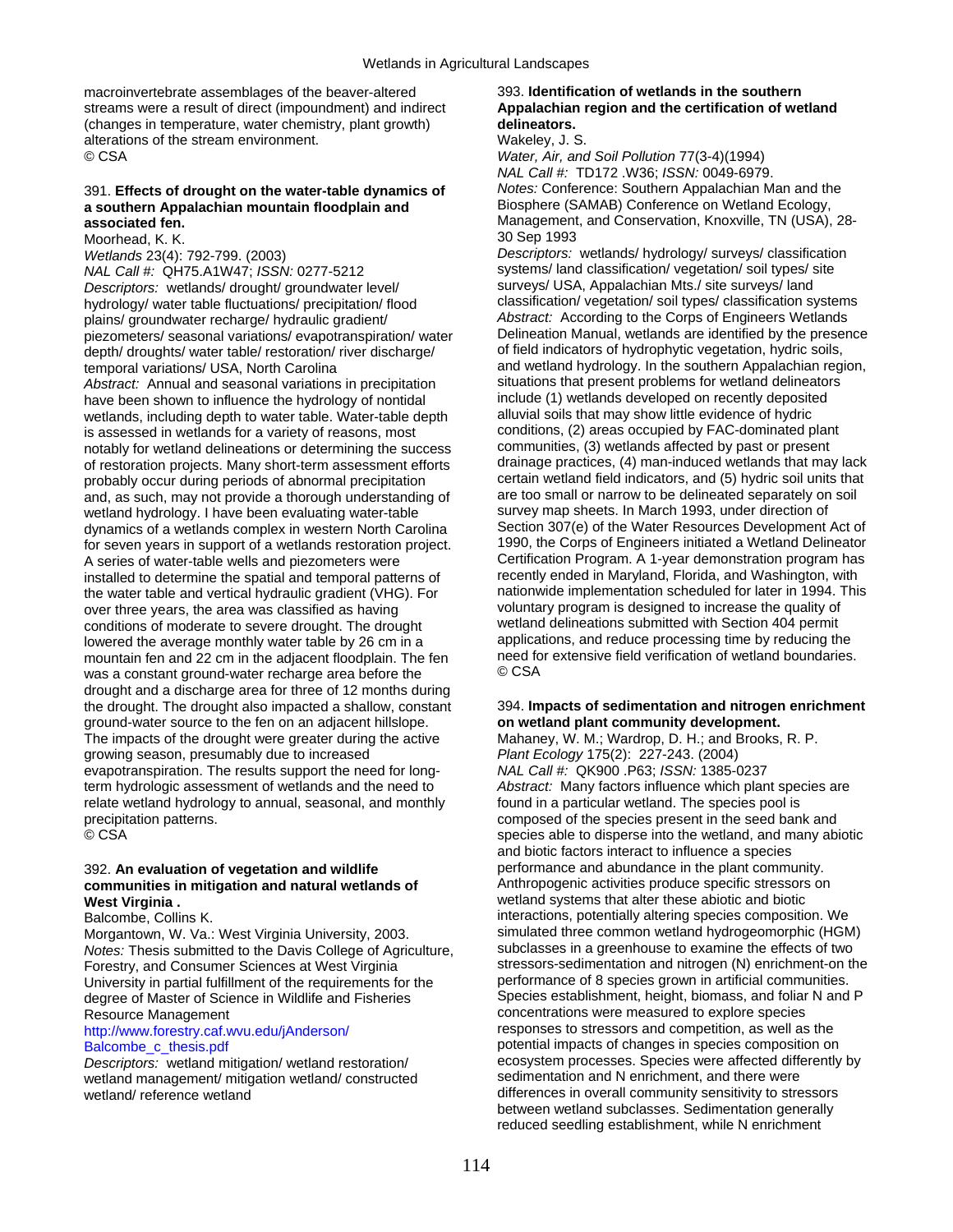produced variable effects on height and biomass. Interspecific competition had little effect on establishment but significantly reduced most species biomass. Sedimentation generally lowered community biomass, diversity, and richness, while enrichment increased community biomass. Establishment, biomass, and foliar nutrient concentrations significantly differed between many species, suggesting that shifts in species composition may impact ecosystem processes such as nutrient cycling and carbon storage. Phalaris arundinacea, an aggressive clonal graminoid, universally dominated all wetland subclasses. This dominance across a range of environmental conditions (sedimentation, fertility, and hydrology) has important implications for both restoration and predicting the impacts of human activities on species composition. Our results suggest that, in regions where P. arundinacea is common, restoration projects that establish communities from seeds and human activities that cause vegetation removal are likely to become dominated by P. arundinacea. This citation is from AGRICOLA.

#### 395. **Landscape-level processes and wetland conservation in the southern Appalachian Mountains.**  Pearson, S. M.

*Water, Air, and Soil Pollution* 77(3-4)(1994) *NAL Call #:* TD172 .W36; *ISSN:* 0049-6979. *Notes:* Conference: Southern Appalachian Man and the Biosphere (SAMAB) Conference on Wetland Ecology, Management, and Conservation, Knoxville, TN (USA), 28-30 Sep 1993

*Descriptors:* wetlands/ conservation/ landscape/ ecosystem management/ nature conservation/ environmental protection/ environmental impact/ ecosystem disturbance/ ecosystems/ environmental effects/ hydrology/ USA, Appalachian Mts./ landscape/ ecosystem management/ nature conservation/ environmental impact/ ecosystem disturbance/ environmental effects *Abstract:* The function of wetland ecosystems is not independent of the landscapes in which they are embedded. They have strong physical and biotic linkages to the surrounding landscape. Therefore, incorporating a broad-scale perspective in our study of wetland ecology will promote our understanding of these habitats in the southern Appalachians. Changes in the surrounding landscape will likely affect wetlands. Broad-scale changes that are likely to affect wetlands include: 1) climate change, 2) land use and land cover change, 3) water and air-borne pollution, 4) a shift in disturbance/recovery regimes, and 5) habitat loss and fragmentation. Changes in climate and land cover can affect the hydrology of the landscape and, therefore, the water balance of wetlands. Excessive nutrients and toxin transported by air and water to wetlands can disrupt natural patterns of nutrient cycling. Periodic disturbances, like flooding in riparian zones, is required to maintain some wetlands. A change in disturbance regimes, such as an increase in fire frequency, could alter species composition and nutrient cycles in certain wetlands. Many plant and animal species that found in small, isolated wetlands have populations that are dependent on complementary habitats found in the surrounding landscape. Loss or fragmentation of these complementary habitats could result in the collapse of wetland populations. © CSA

# 396. **Methane production and sulfate reduction in two Appalachian peatlands USA.**

Wieder R. K.; Yavitt J. B.; and Lang G. E. *Biogeochemistry* 10(2): 81-104. (1990) *NAL Call #:* QH345 .B564; *ISSN:* 0168-2563 *Descriptors:* sphagnum/ bog/ anaerobic/ carbon/ mineralization/ carbon dioxide

*Abstract:* Anaerobic carbon mineralization was evaluated over a 1-year period in two Sphagnum-dominated peatlands, Big Run Bog. West Virginia, and Buckle's Bog, Maryland. In the top 35 cm of peat, mean rates of methane production, anaerobic carbon dioxide production, and sulfate reduction at Big Run Bog were 63, 406 and 146 .mu.mol L-1 d-1, respectively, and at Buckle's Bog were 18, 486 and 104 .mu.mol L-1 d-1. Annual anaerobic carbon mineralization to methane and carbon dioxide at Big Run Bog and Buckle's Bog was 52.8 and 57.2 mol m-2, respectively. Rates of methane production were similar to rates reported for other freshwater peatlands, but methane production accounted for only 11.7 and 2.8%, respectively, of the total anaerobic carbon mineralization at these two sites. Carbon dioxide production, resulting substantially from sulfate reduction, dominated anaerobic carbon mineralization. Considerable sulfate reduction despite low instantaneous dissolved sulfate concentrations (typically < 300 .mu.mol L-1 of substrate) was apparently fueled by oxidation and rapid turnover of the reduced inorganic sulfur pool. The coincidence of high sulfate inputs to the Big Run Bog and Buckle's Bog watersheds through acid precipitation with the unexpected importance of sulfate reduction leads us to suggest a new hypothesis: peatlands not receiving high sulfate loading should exhibit low rtes of anaerobic decomposition, and a predominance of methane production over sulfate reduction; however, if such peatlands become subjected to high rates of sulfur deposition, sulfate reduction may be enhanced as an anaerobic mineralization pathway with attendant effects on carbon balance and peat accumulation. © The Thomson Corporation

#### 397. **Microhabitat selection by small mammals in a southern Appalachian fen in the USA.**  Rossell, C. R. and Rossell, I. M.

*Wetlands Ecology and Management* 7(4): 219-224. (1999) *NAL Call #:* QH541.5.M3 W472; *ISSN:* 0923-4861 *Descriptors:* wetlands/ habitat selection/ vegetation cover/ plant populations/ ecological distribution/ microhabitats/ fens/ vegetation/ mammals/ canopy/ Mammalia/ Ochrotomys nuttalli/ Zapus hudsonius/ Peromyscus leucopus/ Blarina brevicauda/ mammals/ fens/ meadow jumping mouse/ white-footed mouse/ northern short-tailed shrew/ golden mouse/ USA, Appalachian Mts. *Abstract:* Little ecological information is available on small mammals inhabiting wetlands in the southern Appalachian mountains of the USA. These wetland systems are becoming rare features in southern landscapes due to human activities. We investigated the small mammal fauna and examined the microhabitat associations of the two most abundant species in a southern Appalachian fen. Four species of small mammals were captured: the meadow jumping mouse (Zapus hudsonius), short-tailed shrew (Blarina brevicauda), white-footed mouse (Peromyscus leucopus), and golden mouse (Ochrotomys nuttalli). Peromyscus and Ochrotomys, which were caught in the largest numbers, preferred sites characterized by moderate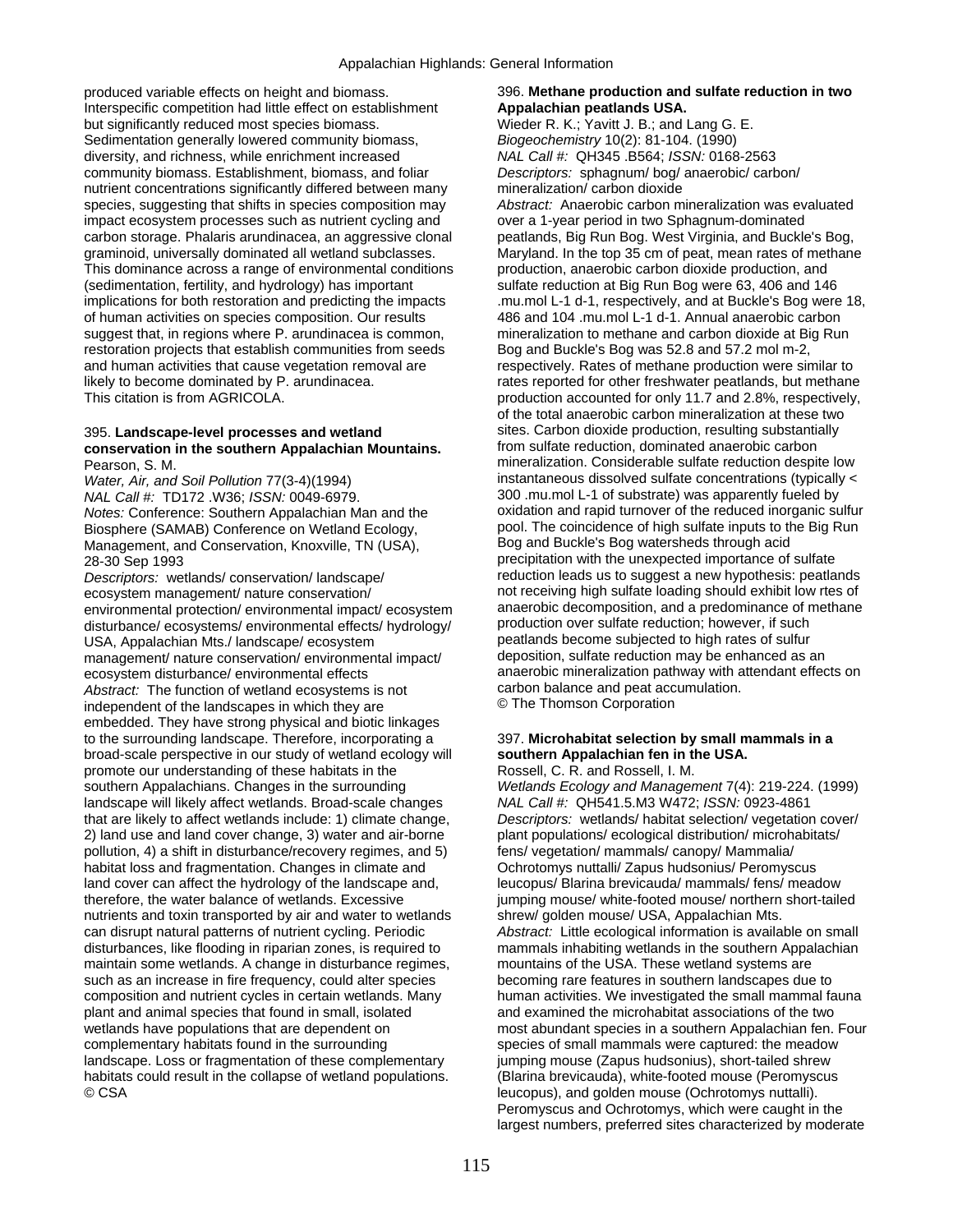herbaceous cover and substantial canopy closure.

Peromyscus, however, selected areas with greater canopy closure and higher tree densities, suggesting that they are greater habitat specialists than Ochrotomys in this wetland community.

© CSA

# 398. **Mine-drainage treatment wetland as habitat for herptofaunal wildlife.**

Lacki, M. J.; Hummer, J. W.; and Webster, H. J. *Environmental Management* 16(4): 513-520. (1992) *NAL Call #:* HC79.E5E5; *ISSN:* 0364-152X Abstract: Land reclamation techniques that incorporate habitat features for herptofaunal wildlife have received little attention. We assessed the suitability of a wetland, constructed for the treatment of mine-water drainage, for supporting herptofaunal wildlife from 1988 through 1990 using diurnal and nocturnal surveys. Natural wetlands within the surrounding watershed were also monitored for comparison. The treatment wetland supported the greatest abundance and species richness of herptofauna among the sites surveyed. Abundance was a function of the frog density, particularly green frogs (Rana clamitans) and pickerel frogs (R. palustris), while species richness was due to the number of snake species found. The rich mix of snake species present at the treatment wetland was believed due to a combination of an abundant frog prey base and an amply supply of den sites in rock debris left behind from earlier surface-mining activities. Nocturnal surveys of breeding male frogs demonstrated highest breeding activity at the treatment wetland, particularly for spring peepers (Hyla crucifer). Whole-body assays of green frog and bullfrog (R. catesbeiana) tissues showed no differences among sites in uptake of iron, aluminum, and zinc; manganese levels in samples from the treatment wetland were significantly lower than those from natural wetlands. These results suggest that wetlands established for water quality improvement can provide habitat for reptiles and amphibians, with the species composition dependent on the construction design, the proximity to source populations, and the degree of acidity and heavymetal concentrations in drainage waters. © 2006 Elsevier B.V. All rights reserved.

# 399. **Modification of acid mine drainage by Sphagnumdominated wetlands and the effect on stream water quality.**

Lang, G. E. and Wieder, R. K. In: Proceedings of the Conference: Wetlands of the Chesapeake. (Held 9 Apr 1985-11 Apr 1985 at Easton, Md.) Groman, Hazel A. (eds.) Washington D.C.: Environmental Law Institute; pp. 176-184; 1985. *NAL Call #:* QH76.5.C48P76; *ISBN:* 0911937196 *Descriptors:* wetlands/ mine spoil/ water quality/ water pollution/ iron/ streams/ mosses and liverworts/ West Virginia

This citation is from AGRICOLA.

#### 400. **Nitrate removal in a riparian wetland of the Appalachian Valley and Ridge physiographic province.**  Flite, O. P.; Shannon, R. D.; Schnabel, R. R.; and Parizek, R. R.

*Journal of Environmental Quality* 30(1): 254-261. (2001) *NAL Call #:* QH540.J6; *ISSN:* 0047-2425 *Descriptors:* wetlands/ path of pollutants/ fate of pollutants/ groundwater pollution/ nitrates/ riparian waters/ denitrification/ soil horizons/ soil saturation/ organic carbon/ pollution (groundwater)/ nitrate/ riparian environments/ groundwater/ enzymes/ nutrient loading/ soil/ USA, Appalachian Mts./ USA, Appalachian Mts. *Abstract:* Riparian zones within the Appalachian Valley and Ridge physiographic province are often characterized by localized variability in soil moisture and organic carbon content, as well as variability in the distribution of soils formed from alluvial and colluvial processes. These sources of variability may significantly influence denitrification rates. This investigation studied the attenuation of nitrate (NO sub(3) super(-)-N) as wastewater effluent flowed through the shallow ground water of a forested headwater riparian zone within the Appalachian Valley and Ridge physiographic province. Ground water flow and NO sub(3) super(-)-N measurements indicated that NO sub(3) super(- )-N discharged to the riparian zone preferentially flowed through the A and B horizons of depressional wetlands located in relic meander scars, with NO sub(3) super(-)-N decreasing from >12 to <0.5 mg L super(-1). Denitrification enzyme activity (DEA) attributable to riparian zone location, soil horizon, and NO sub(3) super(-)-N amendments was also determined. Mean DEA in saturated soils attained values as high as 210 mu g N kg super(-1) h super(-1), and was significantly higher than in unsaturated soils, regardless of horizon ( $p < 0.001$ ). Denitrification enzyme activity in the shallow A horizon of wetland soils was significantly higher ( $p < 0.001$ ) than in deeper soils. Significant stimulation of DEA ( $p = 0.027$ ) by NO sub(3) super(-)-N amendments occurred only in the meander scar soils receiving low NO sub(3) super(-)-N (< 3.6 mg L super(-1)) concentrations. Significant denitrification of high NO sub(3) super(-)-N ground water can occur in riparian wetland soils, but DEA is dependent upon localized differences in the degree of soil saturation and organic carbon content. © CSA

# 401. **Non-alluvial wetlands of the Southern Blue Ridge: Diversity in a threatened ecosystem.**

Weakley, A. S. and Schafale, M. P. *Water, Air, and Soil Pollution* 77(3-4): 359-383. (1994) *NAL Call #:* TD172.W36; *ISSN:* 0049-6979 *Abstract:* The generally steep landscape of the Southern Blue Ridge is not conducive to the formation of extensive wetlands, but wetlands do occur. Wetlands in this region are mostly small in size (<10 ha), and are found in locations where topography is unusually gentle or where seepage is unusually strong or constant. Despite their rarity and small size, such wetlands show great species and community diversity, and are one of the most important habitats for rare (endemic and disjunct) plants and animals in the region. Community species composition seems to vary primarily in relation to elevation, topographic position, hydrology, underlying bedrock composition, recent land use, and biogeographic history. Based on differences in vegetation structure and composition, landscape position,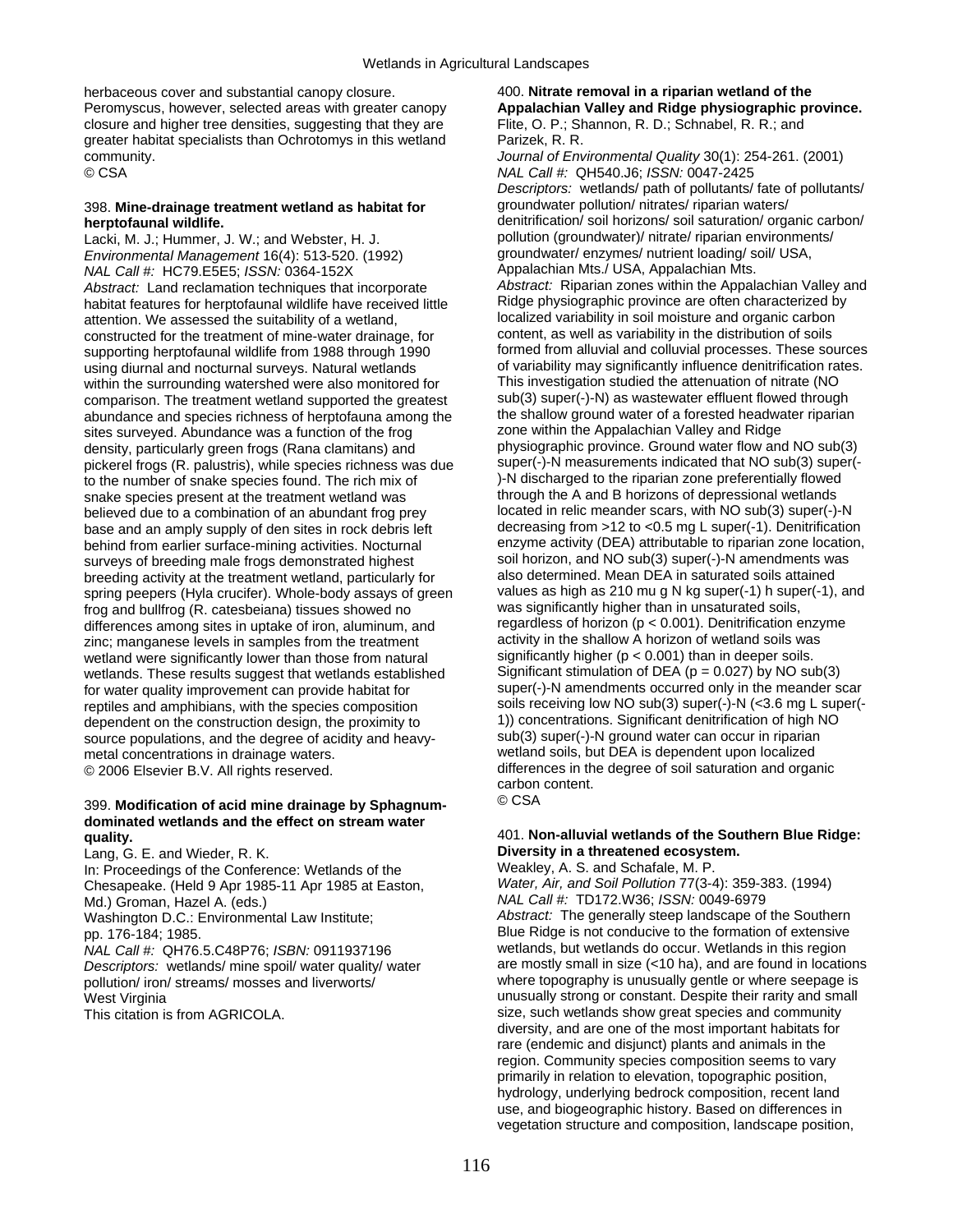and hydrology, we recognize nine groups of non-alluvial wetlands in the Southern Blue Ridge. An inventory of nonalluvial wetlands in the mountains of North Carolina revealed that the majority of these naturally rare communities are now destroyed or severely altered. Bogs and fens of the North Carolina mountains have been reduced nearly six-fold from an original extent of about 2000 ha, so that only about 300 ha remain in reasonably intact condition, and most of the remnants are compromised by hydrologic alteration and nutrient inputs. Because wetlands tend to be concentrated in valley bottoms and at low elevations where most land is privately owned. Efforts to assure their long-term viability will require innovative protection and restoration tools. Based on differences in vegetation structure and composition, landscape position, and hydrology, nine groups of nonalluvial wetlands in the Southern Blue Ridge are recognized. An inventory of non-alluvial wetlands in the mountains of South Carolina revealed that the majority of these naturally rare communities are now destroyed or severely changed. Bogs and fens of the North Carolina mountains have been reduced nearly six-fold from the original gamut of about 2000 ha, so that only about 300 ha remain in reasonably intact condition, and most of the remnants are compromised by hydrologic alteration and nutrient inputs. Because wetlands tend to be concentrated in valley bottom and low elevations where most land is privately owned, efforts to assure their long-term viability will require innovative protection and restoration tools. © 2006 Elsevier B.V. All rights reserved.

#### 402. **The occurrence and impact of sedimentation in central Pennsylvania wetlands.**

Wardrop, Denise H. and Brooks, Robert P. *Environmental Monitoring and Assessment* 51(1-2): 119-130. (1998)

*NAL Call #:* TD194; *ISSN:* 0167-6369 *Descriptors:* wetlands/ environmental impact/ headwater floodplain/ hydrogeomorphology/ impoundment/ land use management/ landscape disturbance/ mineral accretion rates/ organic accretion rates/ riparian depression/ sedimentation rate/ slope/ wetland plant communities *Abstract:* Sedimentation rates and deposited sediment characteristics in twenty-five wetlands in central Pennsylvania were measured during the period Fall 1994 to Fall 1995. Wetlands were located primarily in five watersheds, and represented a variety of hydrogeomorphic (HGM) subclasses surrounding land use. Sedimentation rates were measured via the placement of 135 Plexiglas disks. Annual organic and inorganic loadings were determined. Sedimentation rates ranged from 0 to 8 cm/year, with sedimentation rates significantly correlated with surrounding land use and HGM subclass. Overall mean mineral and organic accretion rates were 778 g m2 yr-1 (+/- 1417) and 550 g m2 yr-1 (+/- 589), respectively. Mean mineral and organic accretion rates were significantly different by HGM subclass. The highest mineral accretion rates were for headwater floodplains, followed by impoundments, riparian depressions, mainstem floodplains, and slopes. The highest organic accretion rates were for riparian depressions, followed by impoundments, slopes, headwater floodplains, and mainstem floodplains. The potential effects of landscape disturbance on these sedimentation rates was also investigated, in order to develop a conceptual model to predict sedimentation rates

for a given wetland in a variety of landscape settings. Different HGM subclasses exhibited significantly different mineral and organic accumulation rates, and varied in their responses to landscape disturbance and spatial variability in sedimentation patterns. Characterization of wetland plant communities in these same wetlands showed clear associations between individual plant species and ability to tolerate sediment. Species were categorized as very tolerant, moderately tolerant, slightly tolerant, and intolerant based on their association with environments of varying sedimentation magnitude. In general, species that were categorized as very tolerant or moderately tolerant increased their percent cover (dominance) over the sedimentation gradient. These observations were supported by greenhouse germination trials of eight species of wetland plants under a variety of sediment depths, ranging from 0 to 2 cm.

© The Thomson Corporation

# 403. **Patterns of wetland hydrology in the Ridge and Valley province, Pennsylvania, USA.**

Cole, C. A. and Brooks, R. P. *Wetlands* 20(3): 438-447. (2000) *NAL Call #:* QH75.A1W47; *ISSN:* 0277-5212 *Descriptors:* wetlands/ USA/ hydrology/ sampling/ hydrodynamics/ geomorphology/ surface water/ riparian land/ flood plains/ classification systems/ USA, Pennsylvania

*Abstract:* Developing an understanding of wetland hydrology that is free from site-specific constraints is difficult. Many hydrologic studies are focused upon a single site and the development of water-budget components. Our previous research examined the hydrology of several wetlands based upon monthly sampling during the growing season. Those data did not provide adequate information on moisture regimes and did not tell us enough about yearround hydrodynamics. Our new objective was to expand hydrologic analyses to a larger proportion of our reference wetlands and extend them over a longer period of time. We continued to organize our wetlands and our analyses around hydrogeomorphic (HGM) principles. We found ground-water-dominated wetlands (riparian depressions and slopes) to be the wettest sites. Surface-water systems (headwater and mainstem floodplain wetlands) were drier. We found little difference between slopes and the floodplain wetlands in the amount of time water was within the root zone. Riparian depressions were wetter longer, as the average duration of water within the root zone was almost a year for riparian depressions and much less for all other wetland types. Disturbance seemed to play a large role in hydrologic behavior, even more than did HGM classification. We believe that knowledge of HGM subclass might serve as a useful surrogate for actual knowledge of site-specific hydrology. The level of uncertainty increases with surface-water systems, but we have shown a large degree of predictability by HGM subclass. Our data likely have applicability within the entire Ridge and Valley province of the Appalachian Mountains in the United States, although our conclusions have not been tested over that wide latitudinal range. © CSA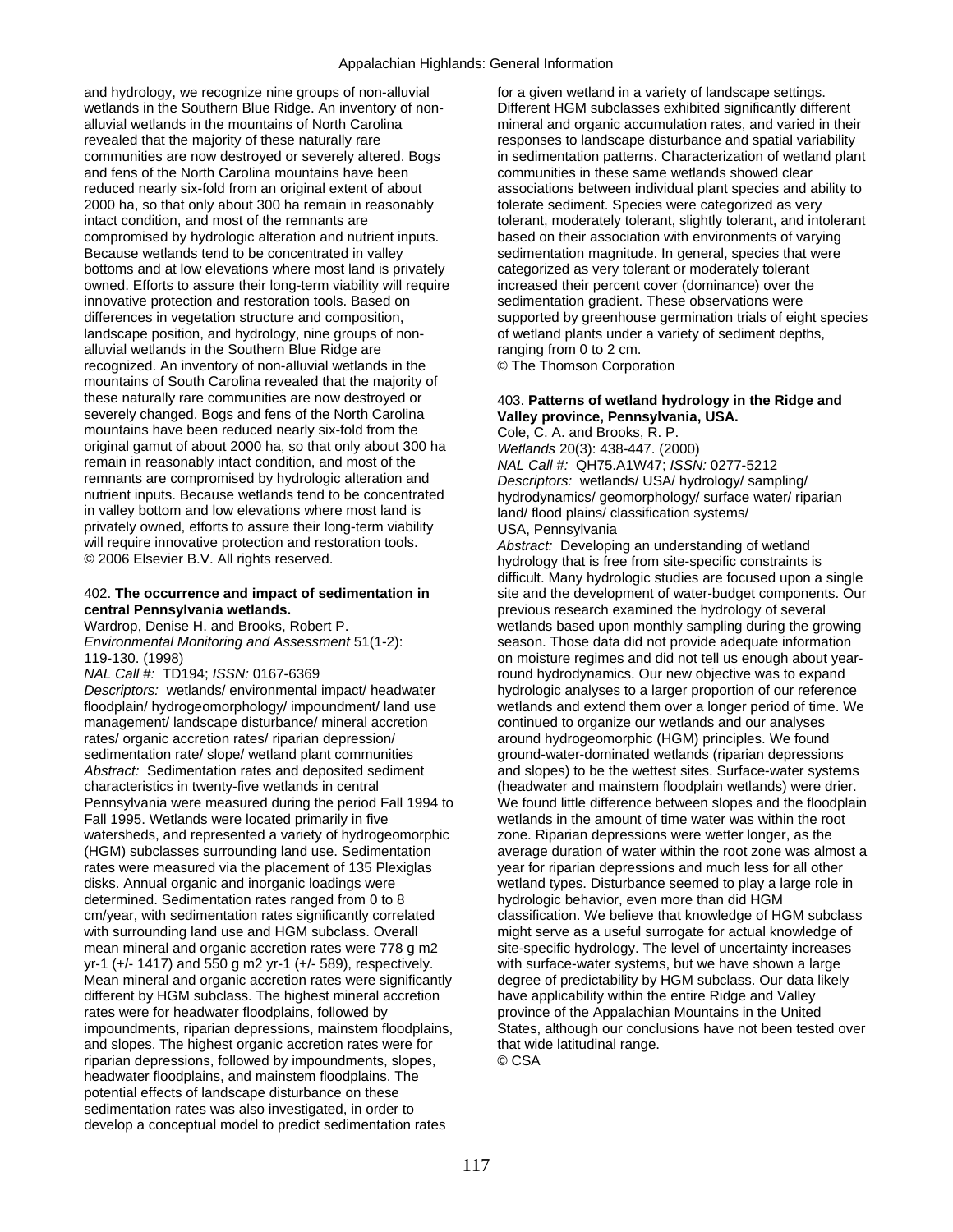#### 404. **Plant community composition and surface water chemistry of fen peatlands in West Virginia's Appalachian Plateau.**  Walbridge, M. R.

*Water, Air, and Soil Pollution* 77(3-4)(1994) *NAL Call #:* TD172 .W36; *ISSN:* 0049-6979. *Notes:* Conference: Southern Appalachian Man and the Biosphere (SAMAB) Conference on Wetland Ecology, Management, and Conservation, Knoxville, TN (USA), 28- 30 Sep 1993

*Descriptors:* wetlands/ peatlands/ plant communities/ water chemistry/ surface water/ chemical analysis/ plants/ fens/ geomorphology/ river basins/ peat/ community composition/ geochemistry/ peat bogs/ vegetation cover/ USA, West Virginia, Appalachian Mts., Allegheny Plateau/ geochemistry/ peat bogs/ vegetation cover/ plant communities/ water chemistry/ fens/ geomorphology/ peatlands/ community composition/ plants *Abstract:* I analyzed plant community composition, surface water chemistry, soil saturation, landscape position, and disturbance history in 4 small peatlands in West Virginia's Allegheny Plateau, to determine vegetational differences among communities and identify environmental variables associated with community patterning. Thirty-four plant communities were identified, representing 5 physiognomic types: forest, tall and low shrub, herbaceous, and bryophyte. Of 138 species, only 34 were common to all sites; 56 were unique to single sites. Principal components analysis identified a major physiognomic separation between forest and tall shrub communities with less acid surface waters (pH 4.6-5.0) dominated by base cations (Ca super( $++$ ), Mg super( $++$ ), Na super( $+$ ), K super( $+$ )), vs. low shrub and bryophyte communities with more acidic surface waters (pH 4.0-4.4). Much of the variation in community composition resulted from changes in the distributions of Hypericum densiflorum, Rubus hispidus, Polytrichum commune, and Sphagnum fallax, with changes in soil saturation. Community distribution reflected an underlying pattern of basin geomorphology modified by beaver disturbance. © CSA

# 405. **Plant litter decomposition in wetlands receiving acid mine drainage.**

Kittle, D. L.; McGraw, J. B.; and Garbutt, K. *Journal of Environmental Quality* 24(2): 301-306. (1995) *NAL Call #:* QH540.J6; *ISSN:* 0047-2425 *Descriptors:* wetlands/ Acorus calamus/ Juncus effusus/ Scirpus/ Typha latifolia/ stems/ leAves/ degradation/ acid mine drainage/ heavy metals/ pH/ plant litter/ West Virginia *Abstract:* The impact of acid mine drainage on the decomposition of wetland plant species of northern West Virginia was studied to determine if the potential exists for nutrient cycling to be altered in systems used to treat this drainage. There were two objectives of this study. First, decomposition of aboveground plant material was measured to determine species decomposition patterns as a function of pH. Second, decomposition of litter from various pH environments was compared to assess whether litter origin affects decomposition rates. Species differences were detected throughout the study. Decomposition rates of woolgrass [Scirpus cyperinus (L.) Kunth] and common rush (Juncus effusus L.) were significantly lower than those of calamus (Acorus calamus L.) and rice cutgrass (Leersia oryzoides L.). Differences among species explained a large

proportion of the variation in percentage of biomass remaining. Thus, differences in litter quality among species was important in determining the rate of decomposition. In general, significantly more decomposition occurred for all species in high pH environments, indicating impeded decomposition at low pH. While decomposition of some species litter differed depending on its origin, other species showed no effect. Cattail (Typha latifolia L.), in particular, was found to have lower decomposition rates occurring with material grown at low pH. Lower decomposition rates could result in lower nutrient availability leading to further reduction of productivity under low pH conditions. This citation is from AGRICOLA.

#### 406. **Rare and endangered plants and animals of Southern Appalachian wetlands.**  Murdock, N. A.

*Water, Air, and Soil Pollution* 77(3-4): 385-405. (1994) *NAL Call #:* TD172.W36; *ISSN:* 0049-6979 *Abstract:* At least one-third of the threatened and endangered species of the United States live in wetlands. Southern Appalachian bogs and fens, in particular, support a wealth of rare and unique life forms, many of which are found in no other habitat type. In North Carolina alone, nonalluvial mountain wetlands provide habitat for nearly 90 species of plants and animal that are considered rare, threatened, or endangered by the North Carolina Plant Conservation Program, the North Carolina Natural Heritage Program, the North Carolina Wildlife Resources Commission, or the U.S. Fish and Wildlife Service. These species include the bog turtle, mountain sweet pitcher plant, green pitcher plant, swamp pink, bunched arrowhead, and Gray's lily, all of which are either on the federal list of endangered and threatened species or under consideration for that list. Mountain wetlands habitats for these species are being destroyed and degraded at an accelerating rate for highway construction and expansion and residential and recreational development, as well as for industrial and agricultural use. At least one-third of the threatened and endangered species of the United States live in wetlands. Southern Appalachian bogs and fens, in particular, support a wealth of rare and unique life forms, many of which are found in no other habitat type. In North Carolina alone, nonalluvial mountain wetlands provide habitat for nearly 90 species of plants and animals that are considered rare, threatened, or endangered by the North Carolina Plant Conservation Program, the North Carolina Natural Heritage Program, the North Carolina Wildlife Resources Commission, or the U.S. Fish and Wildlife Service. These species include the bog turtle, mountain sweet pitcher plant, green pitcher plant, swamp pink, bunched arrowhead, and Gray's lily, all of which are either on the federal list of endangered and threatened species or under consideration for that list. Mountain wetland habitats for these species are being destroyed and degraded at an accelerating rate for highway construction and expansion and residential and recreational development, as well as for industrial and agricultural uses.

© 2006 Elsevier B.V. All rights reserved.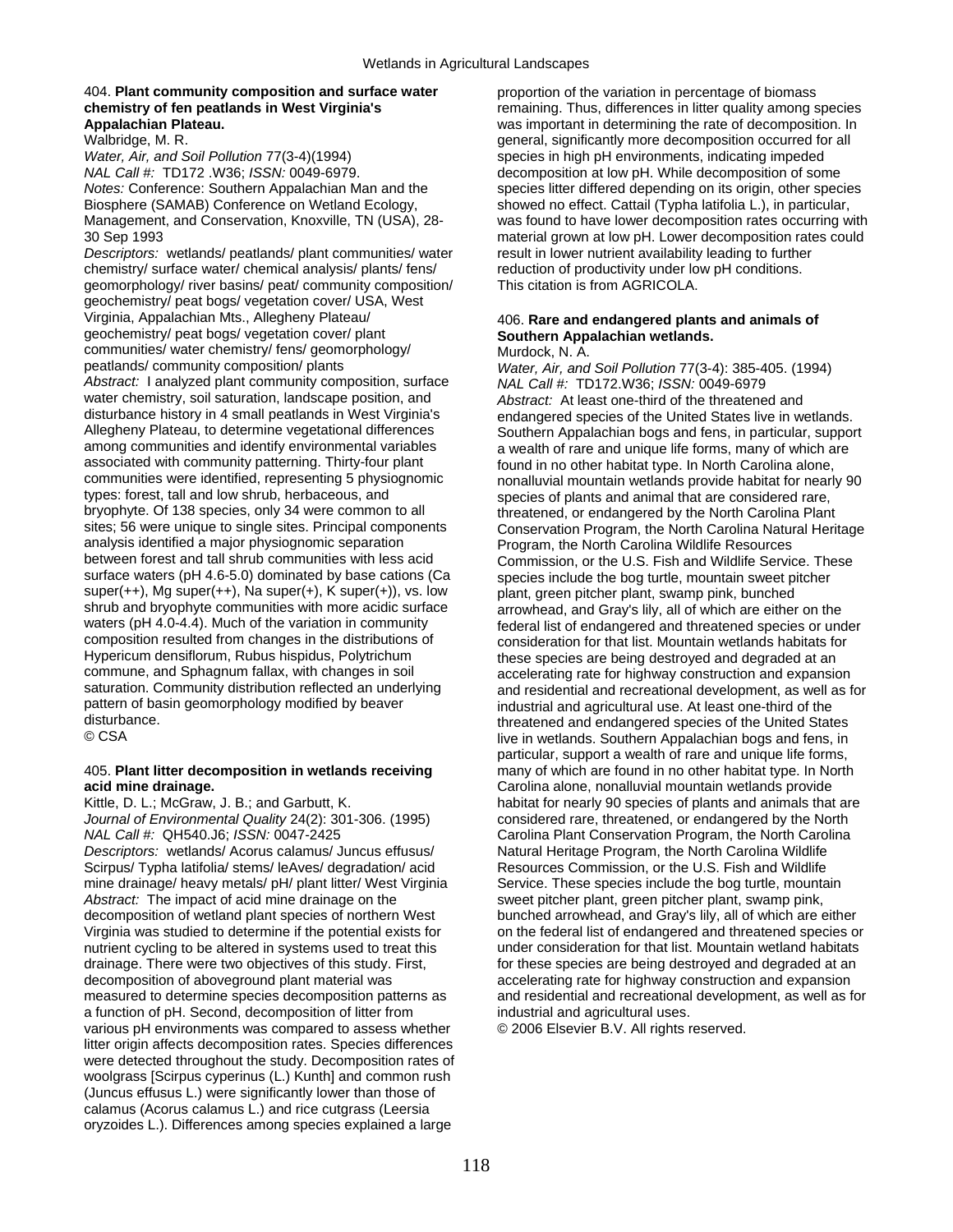#### 407. **Response of amphibians to restoration of a southern Appalachian wetland: A long-term analysis of community dynamics.**

Petranka, J. W.; Kennedy, C. A.; and Murray, S. S. *Wetlands* 23(4): 1030-1042. (Dec. 2003) *NAL Call #:* QH75.A1W47; *ISSN:* 0277-5212 *Descriptors:* wetlands/ environmental restoration/ community structure/ species diversity/ amphibians/ monitoring/ frogs/ dynamics/ salamanders/ ecosystems/ restoration/ colonization/ community composition/ environmental impact/ breeding seasons/ Ambystoma maculatum/ Rana sylvatica/ Notophthalmus viridescens/ Anura/ USA, North Carolina/ spotted salamander/ wood frog/ reclamation/ effects of pollution/ conservation, wildlife management and recreation/ water pollution: monitoring, control and remediation

*Abstract:* Although amphibians are increasingly being used to assess ecosystem function of compensatory wetlands, there are almost no long-term studies of responses to ecological restoration. Consequently, much uncertainty exists about the appropriate timeframes and best criteria for evaluating responses to wetland restoration. We studied aspects of pond colonization and long-term community dynamics in ponds created at a mitigation site in western North Carolina. We examined whether landscape variables influenced the initial colonization of 22 constructed ponds and conducted a long-term study of changes in species richness and community composition in ten constructed and ten reference ponds over seven breeding seasons. During the first year of pond filling, species richness and the number of egg masses of the wood frog (Rana sylvatica) and spotted salamander (Ambystoma maculatum) were positively correlated with pond size, depth, and hydroperiod but independent of distance to the nearest forest, paved road, or source pond. The ten constructed ponds in the long-term study first filled in 1996 and were larger, deeper, warmer, more oxygen-rich, and of longer seasonal hydroperiod than reference ponds. Seven species bred in the constructed ponds during the first year of filling, and species richness reached equilibrium within two years of initial pond filling. Most species colonized constructed ponds rapidly, but frequency of use by eastern newts (Notophthalmus viridescens) increased slowly over five years. Constructed ponds supported significantly more species than reference ponds, and the annual turnover rate of breeding populations was approximately 25% for both pond types. Our data suggest that post-restoration monitoring for 2-3 years may be sufficient to characterize species and communities that will utilize ponds for the first decade or so after pond creation. © CSA

#### 408. **Response of amphibians to restoration of a southern Appalachian wetland: Perturbations confound post-restoration assessment.**

Petranka, J. W.; Murray, S. S.; and Kennedy, C. A. *Wetlands* 23(2): 278-290. (June 2003) *NAL Call #:* QH75.A1W47; *ISSN:* 0277-5212 *Descriptors:* wetlands/ environmental restoration/ monitoring/ demography/ pathogens/ amphibians/ population dynamics/ eggs/ ponds/ land management/ restoration/ amphibiotic species/ larvae/ environmental monitoring/ droughts/ environmental impact/ reproduction/ mortality causes/ recruitment/ hatching/ breeding seasons/ animal physiology/ life cycle/ sexual selection/

metamorphosis/ governments/ Rana sylvatica/ Ambystoma maculatum/ Ranavirus/ Anura/ USA, North Carolina/ wood frog/ spotted salamander/ reclamation/ water quality control/ habitat community studies/ conservation, wildlife management and recreation/ water pollution: monitoring, control and remediation

*Abstract:* Although regulatory agencies in the USA typically require 3-5 yr of post-restoration monitoring of biotic responses to wetland mitigation, many researchers have argued that longer time frames are needed to assess population responses adequately. We conducted an 8-yr study to examine the demographic responses of the wood frog (Rana sylvatica) and spotted salamander (Ambystoma maculatum) to wetland creation at a mitigation bank in western North Carolina. Our primary goals were to compare juvenile output in ten reference and ten constructed ponds and to assess the overall change in breeding population size in response to site restoration. We used annual censuses of egg masses to assess changes in breeding population size and used estimates of larval population size at hatching and the initiation of metamorphosis to assess embryonic and larval survival. Adults of both species bred in most constructed ponds within a few months after filling in 1996. Estimated juvenile production from 1996 to 2002 did not differ significantly between pond types for either species. The percentage of both constructed and reference ponds that produced juveniles decreased markedly from 1996 to 1998 and remained low through 2002. The decrease in juvenile output was mostly associated with reduced larval survival rather than increased embryonic mortality across years. Drought and outbreaks of a pathogen (Ranavirus) were the primary causes of low juvenile production from 1998 to 2002. The overall breeding population of R. sylvatica increased markedly in 1999-2000 following a large recruitment of juveniles from constructed ponds in 1996-1997. With the onset of drought and ranaviral infections, the population declined to levels in 2002 that were at or below 1995 pre-restoration numbers. Despite site perturbations, the breeding population of A. maculatum remained relatively stable from 1995 to 2002, a phenomenon that may reflect selection for delayed reproduction and iteroparity in this species. Although we have monitored R. sylvatica and A. maculatum for seven breeding seasons after the creation of seasonal wetlands, we are still uncertain that site restoration will achieve the goal of increasing breeding populations above prerestoration levels. Because amphibians have significant population lags and are sensitive to site perturbations, monitoring that exceeds five years may be required to assess demographic responses to site restoration adequately. © CSA

#### 409. **The roles of spent mushroom substrate for the mitigation of coal mine drainage.**

Stark, Lloyd R. and Williams, Frederick M. *Compost Science and Utilization* 2(4): 84-94. (1994) *NAL Call #:* TD796.5.C58; *ISSN:* 1065-657X *Descriptors:* iron/ manganese/ carbon/ nitrogen/ sulfate/ Basidiomycetes (Fungi Unspecified)/ fungi/ microorganisms/ nonvascular plants/ plants/ acidity/ iron/ limestone dissolution/ manganese/ nitrogen/ organic carbon/ pH/ sulfate reduction/ water quality *Abstract:* Spent mushroom substrate (SMS) has been used widely in coal mining regions of the USA as the primary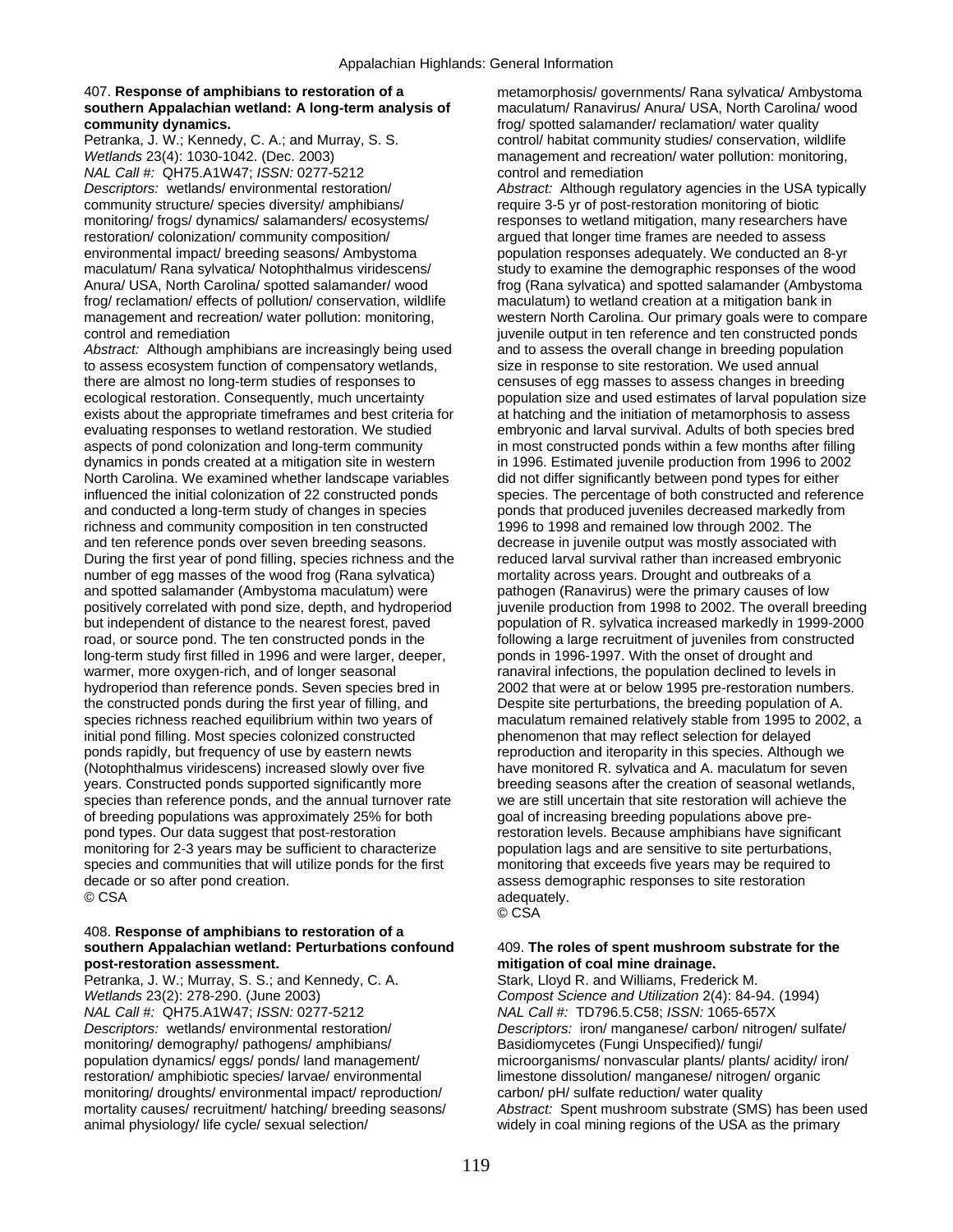substrate in constructed wetlands for the treatment of coal mine drainage. Such mine drainage is usually acidic and contains high concentrations of dissolved Fe and, less commonly, Mn. In laboratory and mesocosm studies, SMS has emerged as one of the substrates for mine water treatment, owing to its high organic carbon and limestone content. Processes that are responsible in waterlogged SMS for the successful treatment of acidity and Fe include limestone dissolution, sulfate reduction, and Fe oxidation. Provided the pH of the mine water does not fall below 3.0, SMS can be used in the mitigation plan. However, neither Mn nor dissolved ferric Fe appears to be treatable using reducing SMS wetlands. Care must be taken to create reducing conditions in the SMS wetlands, since if the SMS volume is too low, oxidizing conditions will obtain throughout the profile of the SMS, and eventually the SMS will fail to treat the water. Since after a few years much of the nonrefractive organic carbon in SMS will have been decomposed and metabolized, carbon supplementation can significantly extend the life of the SMS treatment wetland and improve water treatment. Several species of plants thrive in SMS under mine water conditions, but none improve water quality over the short term in excess of the treatment provided by SMS. Nitrogen leakage from SMS wetlands is not problematic after several weeks of operation.

© The Thomson Corporation

# 410. **The seed banks of a southern Appalachian fen and an adjacent degraded wetland.**

Rossell, I. M. and Wells, C. L.

*Wetlands* 19(2): 365-371. (1999) *NAL Call #:* QH75.A1W47; *ISSN:* 0277-5212 *Descriptors:* wetlands/ seeds/ fens/ conservation/ land management/ seedlings/ soil types/ seed banks/ nature conservation/ flood plains/ biological surveys/ vegetation cover/ hydrology/ USA/ USA, Appalachian Mts./ USA, North Carolina/ fens

*Abstract:* Bogs and fens are rare communities in the southern Appalachians of the USA. Many have been degraded, and little ecological information beyond cursory floral inventories is available to help guide conservation and restoration efforts. The seedling emergence technique was used to examine the soil seed banks of open and closed canopy regions of a southern mountain fen in North Carolina. We also examined the seed bank of an adjoining portion of the floodplain, which had been drained and cleared for a golf fairway and is now slated for restoration. A total of 32 taxa emerged, with graminoids (particularly Juncus spp.) dominating all three seed banks. Seedlings were assigned to one of five plant types: woody, rush, sedge, grass, or forb. Significantly more woody seedlings emerged in soils from the closed canopy fen than in soils from the other two areas. Most rush seedlings emerged in open canopy fen soils, more sedge and forb seedlings emerged in floodplain soils, and more grass seedlings emerged in floodplain soils than in closed canopy fen soils. A discriminant function analysis separated the open canopy fen from the closed canopy fen and floodplain by seedlings of woody plants and rushes. The floodplain was separated from the open and closed regions of the fen by sedge and grass seedlings. These patterns in seed bank composition bore little similarity to the standing vegetation in the three

areas. Restoration activities planned for the floodplain are intended to restore its hydrology and microtopography, which will strongly influence recruitment from the seed bank and surrounding seed sources. © CSA

# 411. **Small mammal communities of high elevation central Appalachian wetlands.**

Francl, K. E.; Castleberry, S. B.; and Mark Ford, W. *American Midland Naturalist* 151(2): 388-398. (2004) *NAL Call #:* 410 M58; *ISSN:* 0003-0031 *Descriptors:* wetlands/ population levels/ species richness/ disturbance/ land use/ mountains/ community composition/ species diversity/ population density/ biological surveys/ quantitative distribution/ environment management/ environmental factors/ mammals/ density/ meadows/ elevation/ roads/ deciduous forests/ distribution/ Mammalia/ Microtus pennsylvanicus/ Clethrionomys gapperi/ Sorex cinereus/ Synaptomys cooperi/ Blarina brevicauda/ USA, West Virginia/ USA, Maryland/ USA, West Virginia, Appalachian Mts./ USA, Maryland, Appalachian Mts. *Abstract:* We surveyed small mammal assemblages at 20 high-elevation wetlands in West Virginia and Maryland and examined relationships among mammal capture rates, richness and evenness and landscape features at multiple spatial scales. In 24,693 trap nights we captured 1451 individuals of 12 species. Small mammal species richness increased with wetland size and was negatively correlated with trail density. Generalists, such as meadow voles (Microtus pennsylvanicus) and shrews (Sorex cinereus, Blarina brevicauda), dominated larger, more open wetlands, whereas southern red-backed voles (Clethrionomys gapperi) were more prevalent at smaller sites surrounded by mixed coniferous-deciduous forest stands. Furthermore, meadow voles were captured more often at sites with higher road density and lower trail density. Southern bog lemmings (Synaptomys cooperi) were captured at less than half the sites, all of which were surrounded by a high proportion of deciduous forest. Although significant relationships were found, landscape features explained <20% of total variation at any spatial scale. Other factors, such as land use history or competition, likely have exerted a greater influence in small mammal abundance and distribution at these sites. © CSA

# 412. **Soil characteristics of four southern Appalachian fens in North Carolina, USA.**

Moorhead, K. K.; Moynihan, R. E.; and Simpson, S. L. *Wetlands* 20(3): 560-564. (2000) *NAL Call #:* QH75.A1W47; *ISSN:* 0277-5212 *Descriptors:* wetlands/ fens/ organic carbon/ soil properties/ hydrogen ion concentration/ flood plains/ groundwater/ seepage/ sediment properties/ sediment chemistry/ classification systems/ hydrology/ geomorphology/ USA, North Carolina/ USA, North Carolina *Abstract:* Mountain fens are uncommon and unique wetlands in the southern Appalachian Highlands. We selected four mountain fens in North Carolina to compare soil particle-size distribution, organic carbon, pH, cation exchange capacity (CEC), and exchangeable Mg super(+2), Ca super(+2), and K super(+). Three of the sites are depressional areas on alluvial floodplains at elevations between 700 and 1130 m above sea level, while the fourth site is located on a slope intersecting ground-water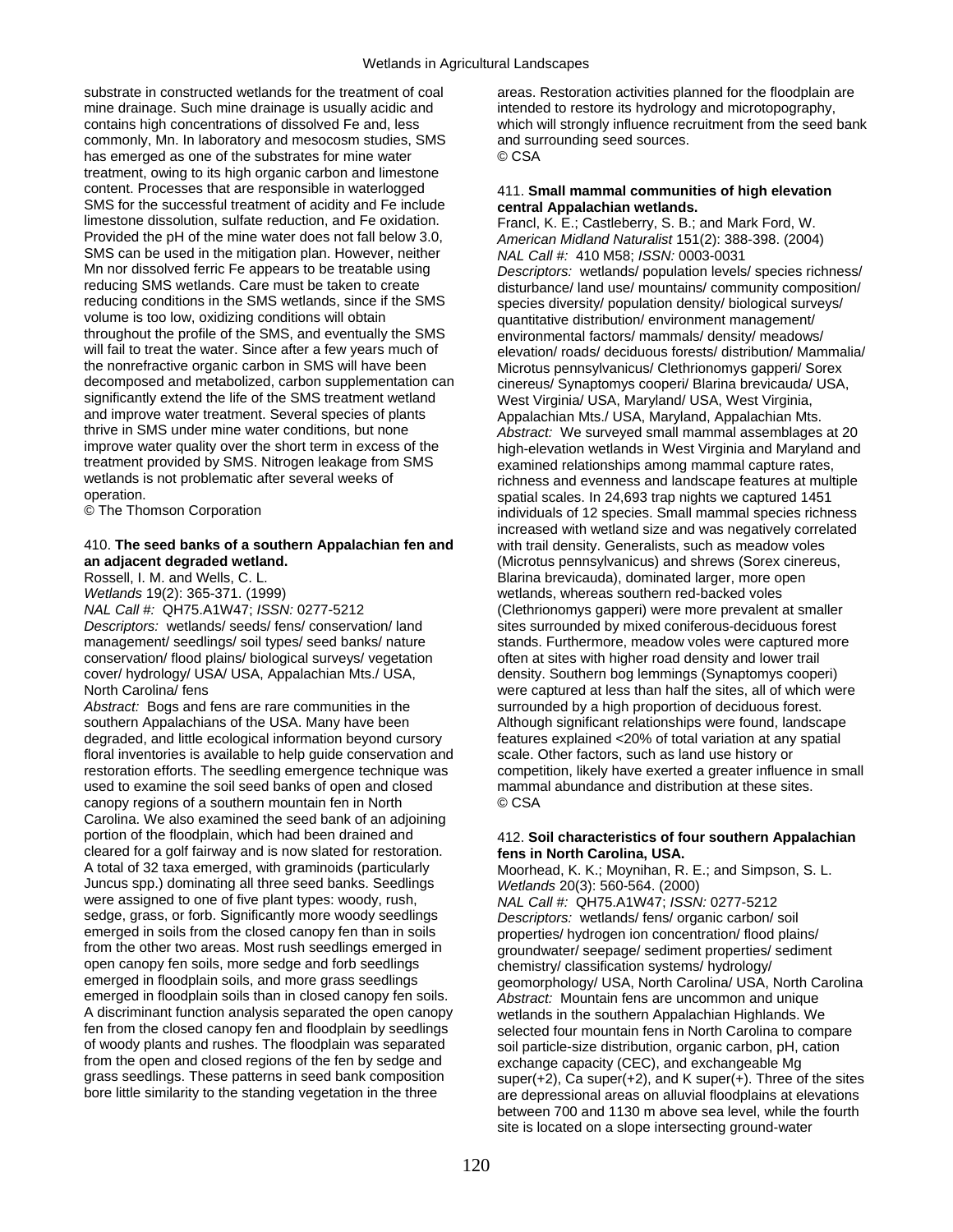seepage at an elevation of 950 m. Peat accumulation amounted to a shallow surface Sphagnum layer (usually <5 cm) at three sites, and the organic carbon content of the surface soil horizon ranged from 4 to 21%. Three of the soils would be classified as Cumulic Humaquepts, and the other is a Terric Haplohemist. The pH of the surface horizon of the four soils ranged from 4.3 to 4.9. The alluvial fens had higher silt concentrations than the seepage fen, and two of the alluvial fens had a subsurface, fine-textured deposit. The seepage fen showed little textural variation with depth. Exchangeable Ca super(+2) concentrations were higher for the seepage fen. The CEC ranged from 15 to 62 cmol sub(c) kg super(-1) in the surface horizon, and base saturation (Ca super(+2), Mg super(+2) and K super(+)) was <12% for the three alluvial fens and 20% for the seepage fen. Base saturation increased to 40% in the lower horizons of the seepage fen but remained <10% for the alluvial fens. The differences in soil characteristics suggest that geomorphic location should be considered when comparing mountain fens. © CSA

# 413. **Treatment of domestic wastewater by three plant species in constructed wetlands.**

Coleman, J.; Hench, K.; Garbutt, K.; Sexstone, A.; Bissonnette, G.; and Skousen, J *Water, Air, and Soil Pollution* 128(3-4): 283-295. (2001) *NAL Call #:* TD172 .W36; *ISSN:* 0049-6979 *Descriptors:* pollution control/ wastewater treatment/ aquatic plants/ biochemical oxygen demand/ water pollution treatment/ nitrogen/ ammonia/ gravel/ phosphates/ suspended particulate matter/ domestic wastes/ plants/ effluents/ phytoremediation/ Juncus effusus/ Scirpus validus/ Typha latifolia/ USA, West Virginia/ artificial wetlands/ experimental design/ plant growth/ species composition/ wastewater analysis/ performance evaluation/ domestic wastewater/ sewages

*Abstract:* Three common Appalachian plant species (Juncus effusus L., Scirpus validus L., and Typha latifolia L.) were planted into small-scale constructed wetlands receiving primary treated wastewater. The experimental design included two wetland gravel depths (45 and 60 cm) and five planting treatments (each species in monoculture, an equal mixture of the three species, and controls without vegetation), with two replicates per depth x planting combination. Inflow rates (19 L day super(-1)) and frequency (3 times day super(-1)) were designed to simulate full-scale constructed wetlands as currently used for domestic wastewater treatment in West Virginia. Influent wastewater and the effluent from each wetland were sampled monthly for ten physical, chemical and biological parameters, and plant demographic measurements were made. After passing through these trough wetlands, the average of all treatments showed a 70% reduction in total suspended solids (TSS) and biochemical oxygen demand (BOD), 50 to 60% reduction in nitrogen (TKN), ammonia and phosphate, and a reduction of fecal coliforms by three orders of magnitude. Depth of gravel (45 or 60 cm) had little effect on wetland treatment ability, but did influence Typha and Scirpus growth patterns. Gravel alone provided significant wastewater treatment, but vegetation further improved many treatment efficiencies. Typha significantly out-performed Juncus and Scirpus both in growth and in effluent quality improvement. There was also some evidence that the species mixture out-performed species

monocultures. Typha was the superior competitor in mixtures, but a decline in Typha growth with distance from the influent pipe suggested that nutrients became limiting or toxicities may have developed. © CSA

#### 414. **Vegetation, invertebrate, and wildlife community rankings and habitat analysis of mitigation wetlands in West Virginia.**

Balcombe, C. K.; Anderson, J. T.; Fortney, R. H.; and Kordek, W. S.

*Wetlands Ecology and Management* 13(5): 517-530. (2005) *NAL Call #:* QH541.5.M3 W472; *ISSN:* 0923-4861 *Descriptors:* created wetland/ man-made wetland/ mitigation wetland/ reference wetland/ restored wetland/ wetland management/ wetland mitigation *Abstract:* Numerous efforts have been made in West Virginia to construct and restore compensatory wetlands as mitigation for natural wetlands destroyed through highway development, timbering, mining, and other human activities. Because such little effort has been made to evaluate these wetlands, there is a need to evaluate the success of these systems. The objective of this study was to determine if mitigation wetlands in West Virginia were adequately supporting ecological communities relative to naturally occurring reference wetlands and to attribute specific characteristics in wetland habitat with trends in wildlife abundance across wetlands. Specifically, avian and anuran communities, as well as habitat quality for eight wetlanddependent wildlife species were evaluated. To supplement this evaluation, vegetation and invertebrate communities also were assessed. Wetland ranks were assigned based on several parameters including richness, abundance, diversity, density, and biomass, depending on which taxa was being analyzed. Mitigation wetlands consistently scored better ranks than reference wetlands across all communities analyzed. Canonical correspondence analysis revealed no correlations between environmental variables and community data. However, trends relating wetland habitat characteristics to community structure were observed. These data stress the need to maintain specific habitat characteristics in mitigated wetlands that are compatible with wildlife colonization and proliferation. © Springer 2005.

© 2006 Elsevier B.V. All rights reserved.

# 415. **Wetland nitrogen dynamics in an Adirondack forested watershed.**

McHale, Michael R.; Cirmo, Christopher P.; Mitchell, Myron J.; and McDonnell, Jeffrey J.

*Hydrological Processes* 18(10): 1853-1870. (2004) *NAL Call #:* GB651.H93; *ISSN:* 0885-6087 *Descriptors:* wetlands/ groundwater/ streams/ nitrogen/ nutrients/ surface water/ nitrogen compounds/ stream discharge/ lysimeters/ cross-sections/ forest watersheds/ nitrates/ watersheds/ stream flow/ coastal inlets/ dissolved organic nitrogen/ surface chemistry/ USA, New York, Adirondack Mts./ chemical processes/ physics and chemistry

*Abstract:* Wetlands often form the transition zone between upland soils and watershed streams, however, streamwetland interactions and hydrobiogeochemical processes are poorly understood. We measured changes in stream nitrogen (N) through one riparian wetland and one beaver meadow in the Archer Creek watershed in the Adirondack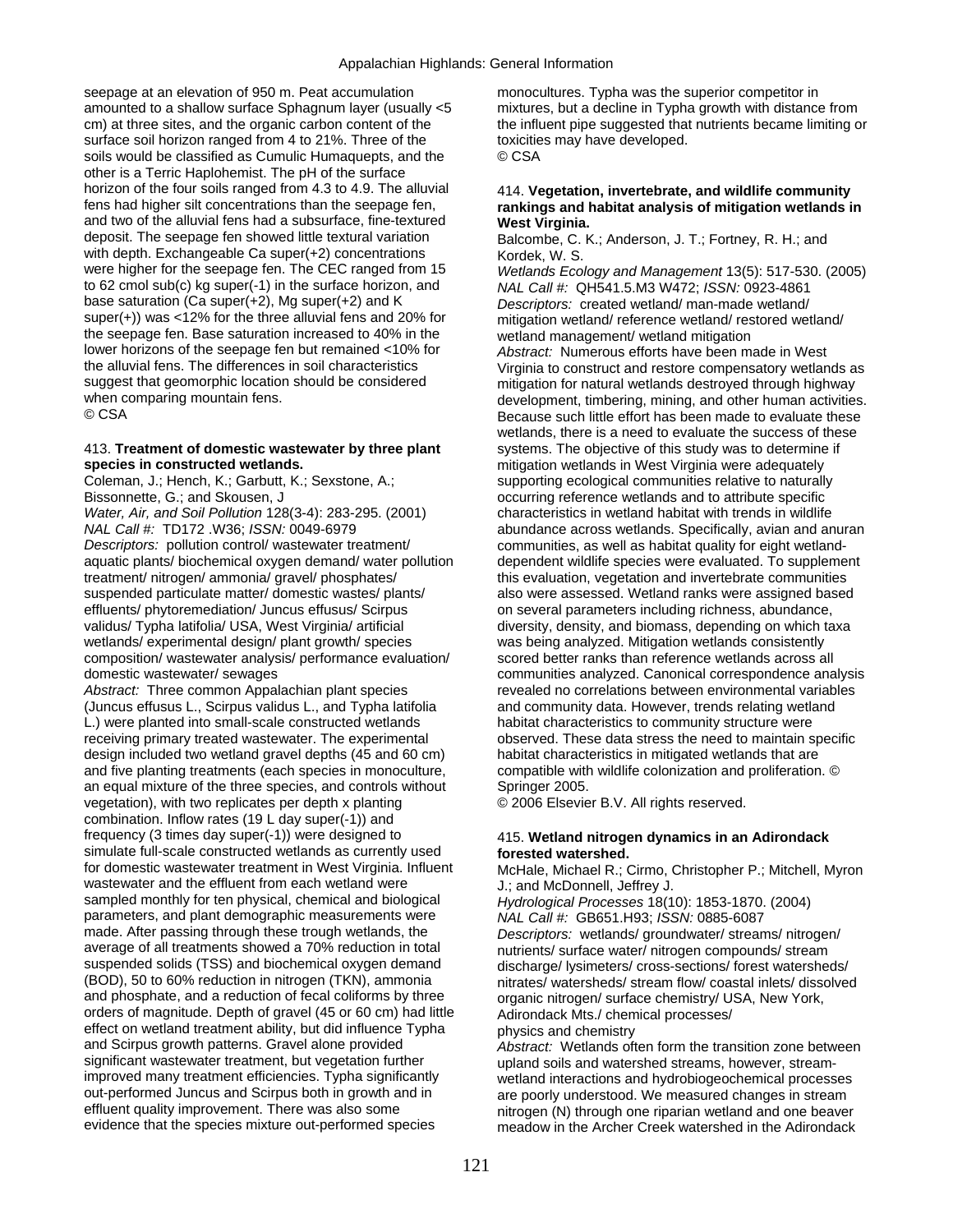Mountains of New York State, USA from 1 March to 31 July 1996. In the riparian wetland we also measured changes in groundwater N. Groundwater N changed significantly from tension lysimeters at the edge of the peatland to piezometer nests within the peatland. Mean N concentrations at the peatland perimeter were 1.5, 0.5 and 18.6 mu mol L super(-1) for NH sub(4) super(+), NO sub(3) super(-) and DON (dissolved organic nitrogen), respectively, whereas peatland groundwater N concentration was 56.9, 1.5 and 31.6 mu mol L super(-1) for NH sub(4) super(+), NO sub(3) super(-) and DON, respectively. The mean concentrations of stream water N species at the inlet to the wetlands were 1.5, 10.1 and 16.9 mu mol L super(-1) for NH sub(4) super(+), NO sub(3) super(-) and DON, respectively and 1.6, 28.1 and 8.4 mu mol L super(-1) at the wetland outlet. Although groundwater total dissolved N (TDN) concentrations changed more than stream water TDN through the wetlands, hydrological cross-sections for the peatland showed that wetland groundwater contributed minimally to stream flow during the study period. Therefore, surface water N chemistry was affected more by in-stream N transformations than by groundwater N transformations because the in-stream changes, although small, affected a much greater volume of water. Stream water N input-output budgets indicated that the riparian peatland retained 0.16 mol N ha super(-1) day super(-1) of total dissolved N and the beaver meadow retained 0.26 mol N ha super(-1) day super(-1) during the

study period. Nitrate dominated surface water TDN flux from the wetlands during the spring whereas DON dominated during the summer. This study demonstrates that although groundwater N changed significantly in the riparian peatland, those changes were not reflected in the stream. Consequently, although in-stream changes of N concentrations were less marked than those in groundwater, they had a greater effect on stream water chemistry-because wetland groundwater contributed minimally to stream flow. © CSA

# 416. **Wildlife and vegetation response to wetland restoration in the Montezuma Marsh Complex of central New York.**

Sleggs, Sheila E. and VanDruff, Larry W. Syracuse, New York: State University of New York, 1997. *Descriptors:* wetlands/ restoration/ ecology/ wetland plants

# 417. **Wildlife use of southern Appalachian wetlands in North Carolina.**

Boynton, A. C.

*Water, Air, and Soil Pollution* 77(3/4): 349-358. (1994) *NAL Call #:* TD172 .W36; *ISSN:* 0049-6979 *Descriptors:* wetlands/ habitats/ wildlife/ community ecology/ vegetation/ wild animals/ endangered species This citation is from AGRICOLA.

# **Effects of Agricultural Conservation Practices on Wetlands**

#### 418. **Best management practices for forested wetlands in the southern Appalachian region.**  Aust, W. M.

*Water, Air, and Soil Pollution* 77(3-4)(1994) *NAL Call #:* TD172 .W36; *ISSN:* 0049-6979. *Notes:* Conference: Southern Appalachian Man and the Biosphere (SAMAB) Conference on Wetland Ecology, Management, and Conservation, Knoxville, TN (USA), 28-30 Sep 1993

*Descriptors:* wetlands/ forest management/ forestry/ nature conservation/ watersheds/ pollution control/ water quality/ resource management/ nonpoint pollution/ water quality control/ nonpoint pollution sources/ river basin management/ USA, Appalachian Mts./ best management practices/ nonpoint pollution/ nonpoint pollution sources/ water quality control/ river basin management/ forest management/ nature conservation/ pollution control/ resource management/ forestry

*Abstract:* Forestry best management practices (BMPs) have been developed for all of the states included in the Southern Appalachian Region (Alabama, Georgia, Kentucky, North Carolina, South Carolina, Tennessee, Virginia, West Virginia). All of the state forestry BMPs were developed to reduce nonpoint source pollution from forestry operations. However, the states have developed BMPs that differ substantially with regard to methodology, particularly for forested wetlands. The state BMP guidelines vary in several major areas, including wetland types, BMP manual detail, streamside management zones, harvesting operations, site preparation operations, regeneration

systems, road construction, and timber removal activities. An understanding of the similarities and differences between the state BMP guidelines will allow the forested wetland manager to comply with or improve upon existing forestry BMPs for wetlands. © CSA

# 419. **Effect of landscape position on N mineralization and nitrification in a forested watershed in the Adirondack Mountains of New York.**

Ohrui, Kiyokazu; Mitchell, Myron J.; and Bischoff, Joseph M. *Canadian Journal of Forest Research* 29(4): 497-508. (1999)

*NAL Call #:* SD13.C35; *ISSN:* 0045-5067 *Descriptors:* pollution assessment control and management/ forest ecosystem/ forested watershed/ landscape position effect/ wetland ecosystem *Abstract:* Within a forest ecosystem in the Adirondack Mountains of New York, net N mineralization and nitrification rates were measured at different landscape positions (zones). Net N mineralization rates (0-15 cm depth) were less (39 kg Ncntdotha-1 per year) within a wetland without alder and with a coniferous overstory than an upland conifer zone (82 kg Ncntdotha-1 per year) and an upland hardwood zone (107 kg Ncntdotha-1 per year). Net N mineralization rates (39 to 82 kg Ncntdotha-1 per year) and the forest floor N concentrations (2.3 to 2.5%) were higher than values reported (1.2-29 kg Ncntdotha-1 and 1.1-2.12%, respectively) for other spruce forests. The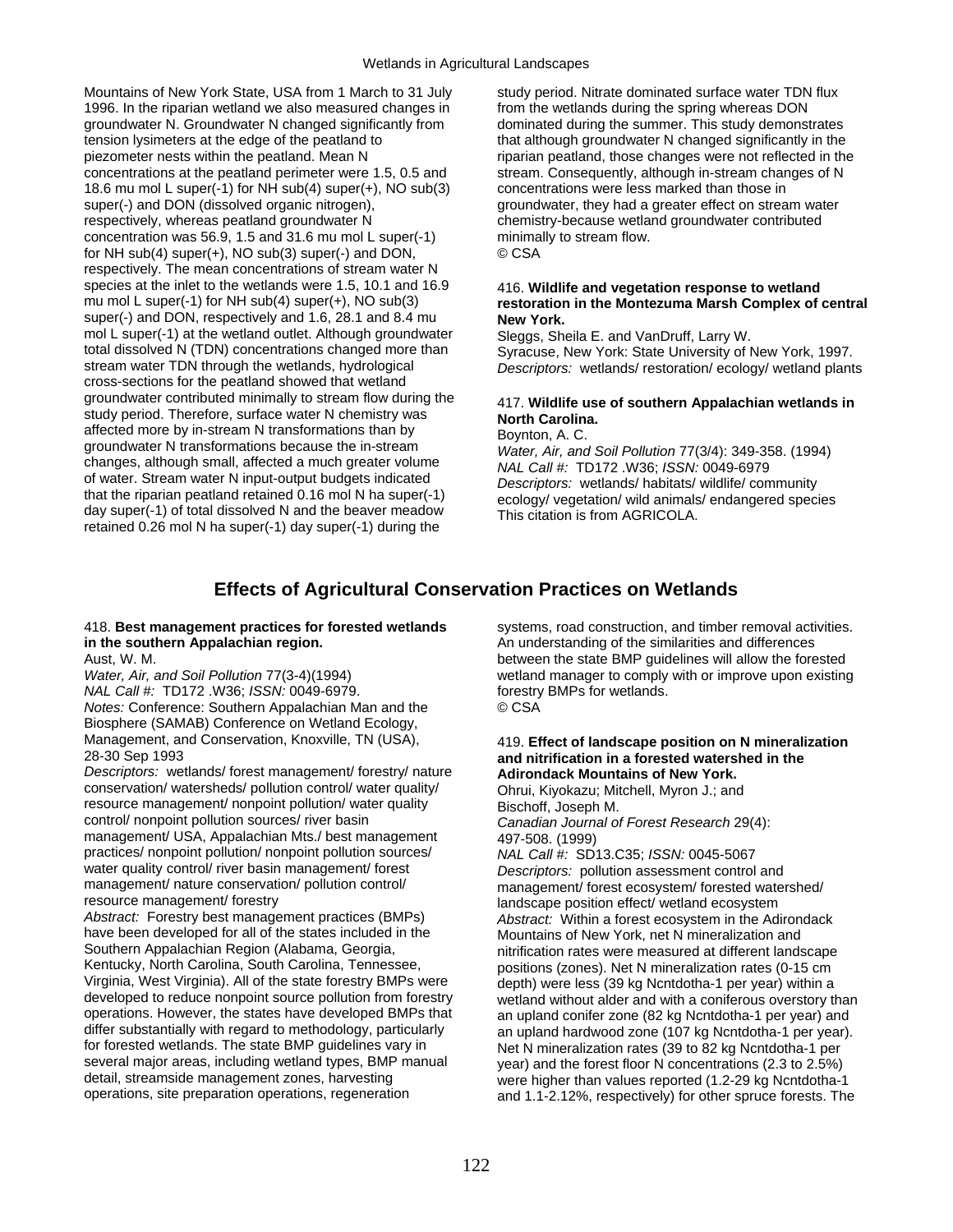net nitrification rates were higher at the upland hardwood zone (29 kg Ncntdotha-1 per year) than the upland conifer zone (2 kg Ncntdotha-1 per year). The wetland conifer zone without alders had an intermediate rate of net nitrification (13 kg Ncntdotha-1 per year) compared with the upland zones. The presence of white alder (Alnus incana (L.) Moench) in the wetland increased the NO3- content and net nitrification rate of the soil.

© The Thomson Corporation

# 420. **Effects of drainage ditches on vegetation patterns in abandoned agricultural peatlands in central New York.**

Fisher, A. S.; Podniesinski, G. S.; and Leopold, D. J. *Wetlands* 16(4): 397-409. (1996)

*NAL Call #:* QH75.A1W47; *ISSN:* 0277-5212 *Descriptors:* wetlands/ peat/ marshes/ environmental impact/ plant populations/ agriculture/ environmental effects/ vegetation patterns/ vegetation/ vegetation establishment/ drainage ditches/ hydrological regime/ USA, New York/ drainage ditches/ vegetation patterns/ vegetation establishment/ hydrological regime/ vegetation/ plant populations/ environmental impact/ environmental effects *Abstract:* Drainage ditches and ground-water gradients in abandoned agricultural sapric peatlands (mucklands) produce distinctive vegetation patterns. Ditches in abandoned mucklands were ineffective in creating groundwater depression in adjacent soil, while ditches in a newlycleared muckland were effective in doing so. Upon abandonment, drainage ditches are subject to bank erosion and sedimentation. Coupled with years of soil subsidence and an altered hydrologic regime, ditches lose effectiveness in draining and function merely as small-scale topographic depressions, providing linear zones of seasonally high water levels. Species are distributed on abandoned mucklands in association with soil moisture conditions induced by topographic variation at both small (i.e., ditches) and larger (i.e., site-wide) spatial scales. Vegetation that is usually restricted to moist or saturated soils had greater cover closer to or within drainage ditches or in other topographically low areas, while species with low fidelity to saturated soil dominated the remaining drier areas. Some shrub species had slightly greater stem densities either within or immediately adjacent to ditches, resulting in a "parallel" distribution (i.e., illustrating ditch fidelity). Species having higher affinity to lower soil moisture conditions, such as quaking aspen (Populus tremuloides), showed significantly greater stem density in areas farther away from ditches. Ground-water levels are of primary importance in affecting distribution patterns on naturally revegetating, abandoned agricultural mucklands. The accuracy of the wetland indicator status for woody and herbaceous species encountered on these abandoned mucklands is supported quantitatively by direct gradient analysis. The functioning of existing drainage ditch systems should be assessed prior to any mitigation or restoration activities.

© CSA

421. **Factors influencing amphibian and small mammal assemblages in central Appalachian forests.** 

Mitchell, J. C.; Rinehart, S. C.; Pagels, J. F.; Buhlmann, K. A.; and Pague, C. A.

*Forest Ecology and Management* 96(1/2): 65-76. (1997) *NAL Call #:* SD1.F73; *ISSN:* 0378-1127

*Descriptors:* wetlands/ biodiversity/ species diversity/ community ecology/ forest management/ forest ecology/ small mammals/ deciduous forests/ forest plantations/ clear felling/ plant succession/ seral stages/ climax communities/ habitats/ stand characteristics/ synecology/ age of trees/ stand density/ mixed forests/ wild animals/ Amphibia/ frogs/ insectivores/ rodents/ Pinus strobus/ Quercus alba/ Quercus rubra/ Betula lenta/ Carya glabra/ Acer rubrum/ Soricidae/ Quercus montana

*Abstract:* Terrestrial amphibian and small mammal assemblages were studied using drift fences and pitfall traps in five forested stands during 1987-88 on Shenandoah Mountain in the George Washington National Forest, Virginia, USA. The stands were (1) recently clear felled (2 yr old, dominant species Pinus strobus, Quercus alba), (2) white pine (P. strobus) managed forest, (3) mixed hardwood forest (dominant species Q. rubra, Betula lenta), (4) oak/hickory forest (dominant species Q. prinus, Q. alba, Carya glabra) and (5) climax hardwood forest (dominant species Q. rubra, Acer rubrum, Q. alba). Eleven species of salamanders, 5 species of frogs, 5 species of shrews, and 7 species of rodents were monitored. Amphibians were significantly more abundant in forest stands consisting of mature hardwoods than in the recently clear felled area and the white pine forest. Although there was considerable variation in abundance among species in the 5 stands, small mammal abundance was high in all the habitats studied. Amphibian species diversity (Shannon Index) was less than half that for small mammals because red-backed salamanders (Plethodon cinereus) were dominant in most assemblages. Amphibian and small mammal diversity and total species richness were not related to estimated stand age, total number of canopy trees, tree diversity, or frequency of underground rocks. Maintenance of amphibian biodiversity requires the combination of mature hardwoods and wetland habitats (e.g. wildlife ponds and seepages). Most of the small mammals encountered were habitat generalists. Management focus on mature hardwood forests would maintain populations of small mammals requiring cool, moist situations in upper-altitude habitats in the central Appalachian Mountains. © CAB International/CABI Publishing

# 422. **Forest management and wildlife in forested wetlands of the southern Appalachians.**

Wigley, T. Bently and Roberts, Thomas H. *Water, Air, and Soil Pollution* 77(3-4): 445-456. (1994) *NAL Call #:* TD172.W36; *ISSN:* 0049-6979 *Descriptors:* animal (Animalia unspecified)/ plant (Plantae unspecified)/ Animalia (Animalia unspecified)/ Plantae (Plantae unspecified)/ animals/ plants/ biodiversity/ ecology/ environmental protection/ forestry/ habitat/ resource management

*Abstract:* The southern Appalachian region contains a variety of forested wetland types. Among the more prevalent types are riparian and bottomland hardwood forests. In this paper we discuss the temporal and spatial changes in wildlife diversity and abundance often associated with forest management practices within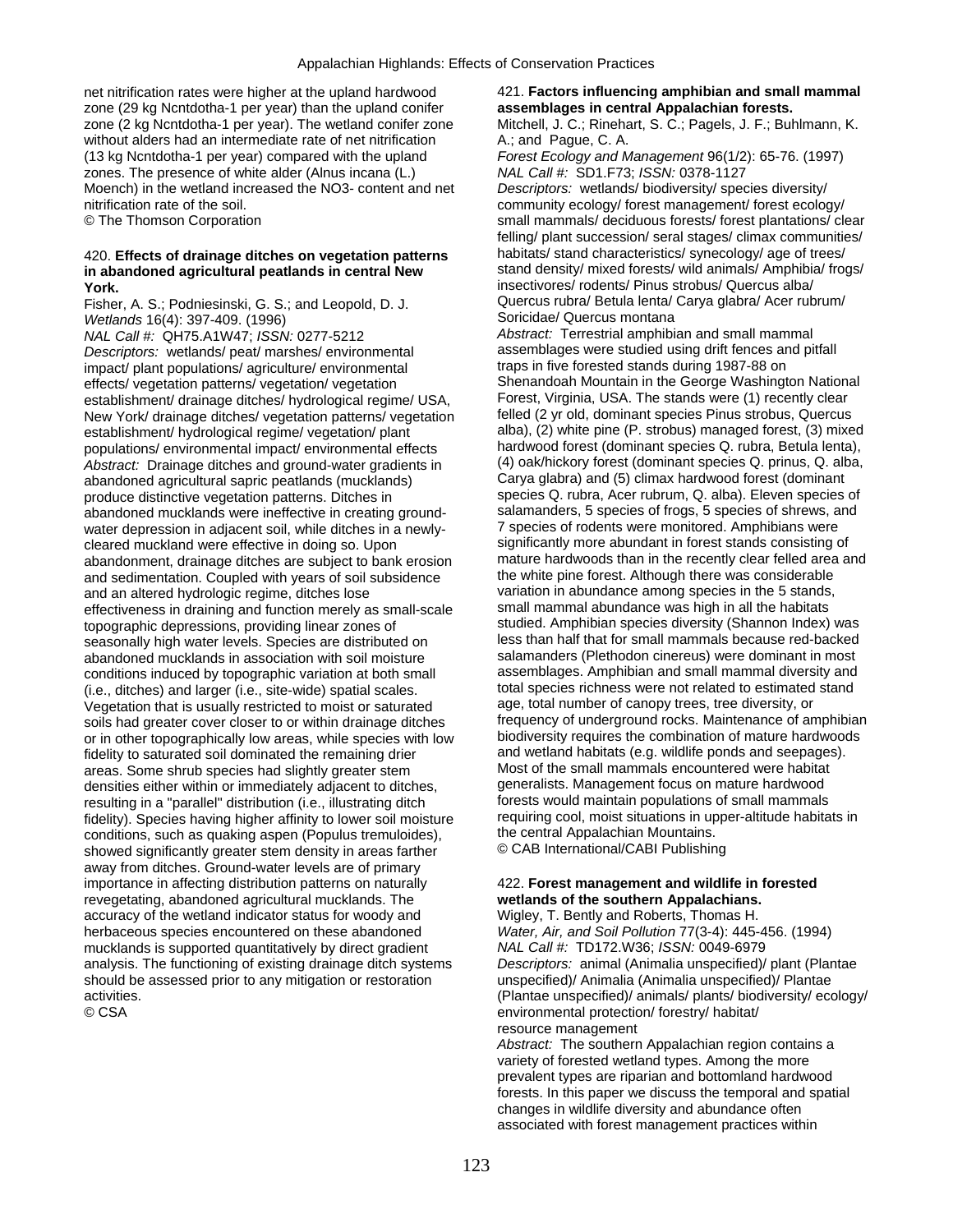bottomland and riparian forests. Common silvicultural practices within the southern Appalachians are diameterlimit cutting, clearcutting, single-tree selection, and group selection. These practices alter forest composition, structure, and spatial heterogeneity, thereby changing the composition, abundance, and diversity of wildlife communities. They also can impact special habitat features such as snags, den trees, and dead and down woody material. The value of wetland forests as habitat also is affected by characteristics of adjacent habitats. More research is needed to fully understand the impacts of forest management in wetlands of the southern Appalachians. © The Thomson Corporation

### 423. **Long-term impacts of forest road crossings of wetlands in Pennsylvania.**

Miller, R. L.; DeWalle, D. R.; Brooks, R. P.; and Finley, J. C. *Northern Journal of Applied Forestry* 14(3): 109-116. (1997) *NAL Call #:* SD143.N6; *ISSN:* 0742-6348

*Descriptors:* wetlands/ forests/ roads/ surveys/ habitats/ waterways/ vegetation/ land ownership/ landforms/ rivers/ width/ Pennsylvania

*Abstract:* A survey was conducted of 70 forest road crossings of wetlands in Pennsylvania to describe the characteristics of these crossings and to evaluate the longterm impacts of the crossings on habitat quality, channel stability, vegetation, wetland width and channel sediment embeddedness above and below the crossings. Sampling was stratified into five physiographic provinces and three land ownership types. Difficulty was encountered in identifying sites for the survey especially in the glaciated northwest region and on private and industry lands. The majority of samples obtained were from unglaciated provinces and public lands. Wetlands identified were primarily linear riparian wetlands associated with first- and second-order channels. Crossings encountered were largely gravel-covered culverts used to provide access to adjacent management areas. Only 35 of 814 comparisons of mean environmental conditions above and below the wetland crossings were found to be significant. Significant differences that did occur suggested that stream bed fine sediment levels were higher, basal area lower, and herbaceous cover higher in the immediate vicinity of some crossings simply due to the presence of the road and fill banks.

This citation is from AGRICOLA.

# **Wetlands as Agricultural Conservation Practices**

# 424. **Evaluating the efficiency of toxicity abatement in a constructed wetland with Ceriodaphnia dubia.**

Belin, J. I.; McCaskey, T. A.; and Black, M. C. *Journal of Toxicology and Environmental Health, Part A* 60(2): 137-151. (2000)

*NAL Call #:* RA565.A1J6; *ISSN:* 0098-4108 *Descriptors:* wetlands/ wastewater treatment/ nutrients/

biochemical oxygen demand/ animal wastes/ toxicity testing/ nitrate/ toxicity/ agriculture/ municipal wastewater/ monitoring/ nitrogen/ phosphorus/ oxygen demand/ nitrates/ agricultural wastes/ effluents/ Ceriodaphnia dubia/ toxicity abatement/ pigs/ Ceriodaphnia dubia/ swine/ wastewater treatment processes/ sewage & wastewater treatment/ toxicology and health

*Abstract:* Constructed wetlands are becoming increasingly popular as low-cost, high-efficiency means of treating agricultural and municipal wastewaters. Monitoring programs for constructed wetlands usually measure physical and chemical characteristics of wetland treatment, including hydraulic residence time and removal of nutrients (N, P), suspended solids, and biochemical oxygen demand (BOD). However, toxicity abatement is seldom measured as evidence of wetland treatment efficiency. In this study, toxicity tests combined with chemical measurements were employed to measure the efficiency of a constructed wetland in treating swine wastes during fall and winter sampling periods. Although the wetland system operated at three wastewater loading rates, only the high-loading-rate cells were tested because of their year-round flows. Wastewater samples were collected prior to, during, and following wetland treatment to track treatment progress as effluents passed through the wetland cells. Toxicity tests with Ceriodaphnia dubia showed significant toxicity abatement of wastewater as it progressed through the constructed wetland system; however, residual toxicity was still observed in the final wetland effluent. No seasonal

differences were observed in toxicity abatement between fall and winter wastewater samples, although nitrate and BOD were removed more efficiently during the fall. Results suggest that, while the constructed wetland system is effective in reducing toxicity in swine wastewater, further pre- or posttreatment or additional dilution is necessary before treated effluents are discharged into surface water. © CSA

425. **An evaluation of a constructed wetland to treat wastewater from a dairy farm in Maryland, USA.**  Schaafsma, J. A.; Baldwin, A. H.; and Streb, C. A. *Ecological Engineering* 14(1-2): 199-206. (2000) *NAL Call #:* TD1.E26; *ISSN:* 0925-8574 *Descriptors:* wastewater treatment/ agricultural pollution/ USA, Maryland, Frederick Cty./ dairy wastes/ agricultural runoff/ artificial wetlands/ phosphorus/ best management practices/ animal wastes/ technology/ dairies/ water sampling/ physicochemical properties/ nutrients/ biochemical oxygen demand/ dairy industry waste waters/ runoff (agricultural)/ animal manures/ USA, Maryland, Frederick Cty./ dairy pollution

*Abstract:* In the Chesapeake Bay drainage basin, wastewater from animal operations laden with nutrients, sediment, and biochemical oxygen demand (BOD) contributes to the degradation of surface water quality. A constructed wetland system was built to treat wastewater from a dairy farm in Frederick County, Maryland to evaluate the use of wetland technology as a best management practice for dairy waste. To assess treatment effects, we sampled water once a month at several sites through the system, which consists of two settling basins, two cells, and a vegetated filter strip. Samples were analyzed for total nitrogen, ammonia, nitrate/nitrite, total phosphorus, orthophosphate, total suspended solids, biochemical oxygen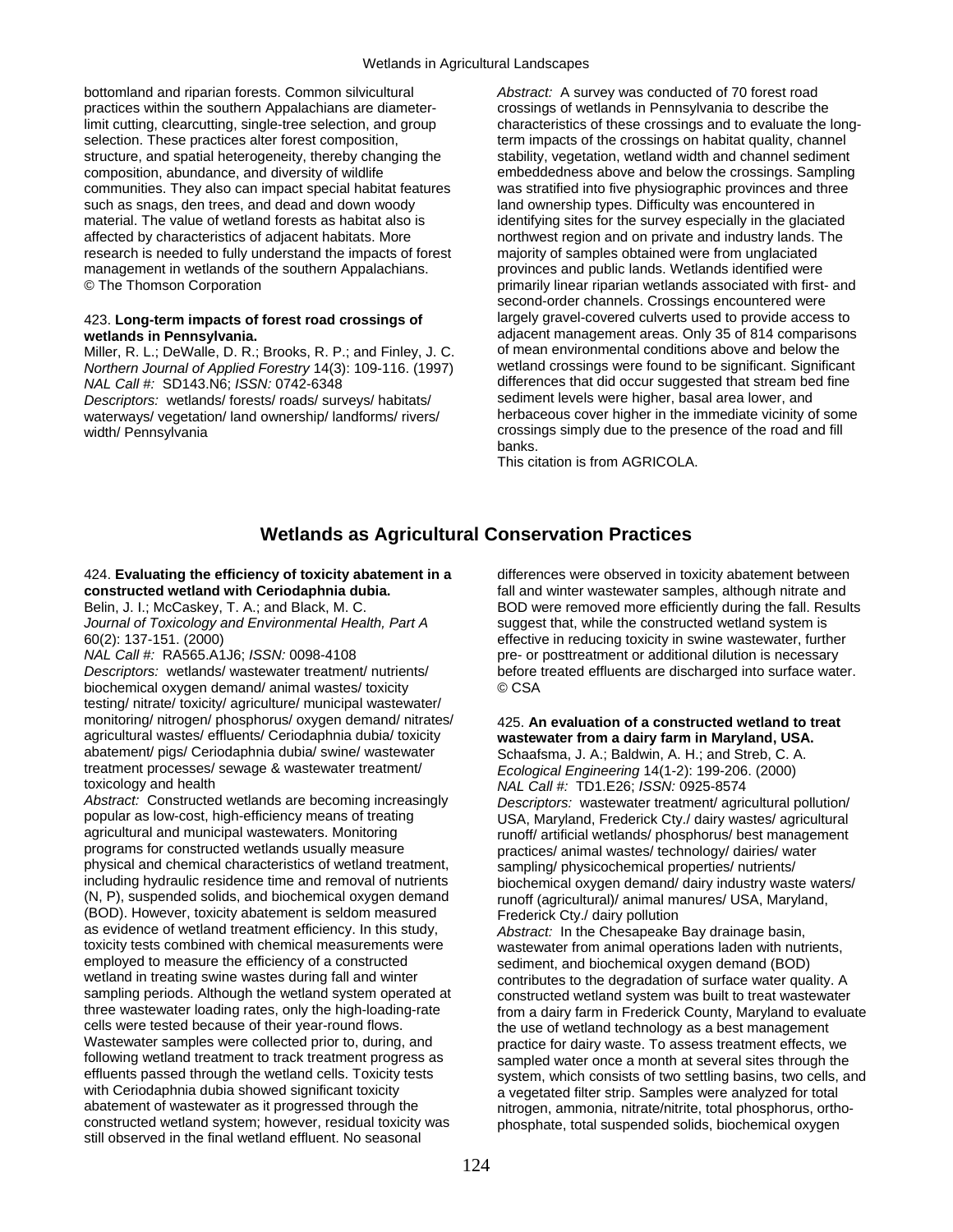demand, dissolved oxygen, temperature, conductivity, and pH. Flow through the wetland system resulted in significant reductions in concentrations of all analytes except nitrate/nitrite. Relative to initial concentrations, total nitrogen was reduced 98%, ammonia 56%, total phosphorus 96%, ortho-phosphate 84%, suspended solids 96%, and biochemical oxygen demand 97%. Nitrate/nitrite increase by 82%, although mean concentrations were much lower than concentrations of ammonia or total nitrogen. The increase in nitrate/nitrite is probably due to the oxidation of ammonia via nitrification in the vegetated filter strip. Our results suggest that while reductions are large, further removal is necessary to meet design requirements. This may be possible through the addition of another anaerobic wetland cell downstream of the system or recirculation of wastewater through the wetland cells to promote denitrification and uptake of nutrients by plants. © CSA

#### 426. **Nitrogen trace gas emissions from a riparian ecosystem in southern Appalachia.**

Walker, J. T.; Geron, C. D.; Vose, J. M.; and Swank, W. T. *Chemosphere* 49(10): 1389-1398. (Dec. 2002) *NAL Call #:* TD172.C54; *ISSN:* 0045-6535 *Descriptors:* wetlands/ biogeochemistry/ riparian vegetation/ grazing/ rehabilitation/ air-earth interfaces/ nitrogen compounds/ mass transfer/ soil chemistry/ data collections/ nitrogen emissions/ nitrogen in ecosystems/ nitric oxide emissions from soil/ ammonia exchange, airsoil/ nitrous oxide emissions from soil/ livestock biometeorology/ renovation/ soil science/ riparian environments/ gas exchange/ atmospheric chemistry/ ammonia/ atmospheric gases/ soils/ ammonium compounds/ microorganisms/ compaction/ organic wastes/ restoration/ nitrates/ BOS/ USA, Appalachian Mts./ cattle effects/ nitrous oxide/ nitric oxide/ true cattle/ chemical processes/ air pollution/ water resources and supplies/ mechanical and natural changes/ atmospheric chemistry *Abstract:* In this paper, we present two years of seasonal nitric oxide (NO), ammonia (NH sub(3)), and nitrous oxide (N sub(2)O) trace gas fluxes measured in a recovering riparian zone with cattle excluded and adjacent riparian zone grazed by cattle. In the recovering riparian zone, average NO, NH sub(3), and N sub(2)O fluxes were 5.8, 2.0, and 76.7 ng N m super(-2) s super(-1) (1.83, 0.63, and 24.19 kg N ha super(-1) y super(-1)), respectively. Fluxes in the grazed riparian zone were larger, especially for NO and NH sub(3), measuring 9.1, 4.3, and 77.6 ng N m super(-2) s super(-1) (2.87, 1.35, and 24.50 kg N ha super(-1) y super(- 1)) for NO, NH sub(3), and N sub(2)O, respectively. On average, N sub(2)O accounted for greater than 85% of total trace gas flux in both the recovering and grazed riparian zones, though N sub(2)O fluxes were highly variable temporally. In the recovering riparian zone, variability in seasonal average fluxes was explained by variability in soil nitrogen (N) concentrations. Nitric oxide flux was positively correlated with soil ammonium (NH super(+) sub(4)) concentration, while N sub(2)O flux was positively correlated with soil nitrate (NO super(-) sub(3)) concentration. Ammonia flux was positively correlated with the ratio of NH super(+) sub(4) to NO super(-) sub(3). In the grazed riparian zone, average NH sub(3) and N sub(2)O fluxes were not correlated with soil temperature, N concentrations, or moisture. This was likely due to high variability in soil microsite conditions related to cattle effects

such as compaction and N input. Nitric oxide flux in the grazed riparian zone was positively correlated with soil temperature and NO super(-) sub(3) concentration. Restoration appeared to significantly affect NO flux, which increased approximately 600% during the first year following restoration and decreased during the second year to levels encountered at the onset of restoration. By comparing the ratio of total trace gas flux to soil N concentration, we show that the restored riparian zone is likely more efficient than the grazed riparian zone at diverting upper-soil N from the receiving stream to the atmosphere. This is likely due to the recovery of microbiological communities following changes in soil physical characteristics. © CSA

# 427. **Periodic draining reduces mosquito emergence from free-water surface constructed wetlands.**

Mayhew, C. R.; Raman, D. R.; Gerhardt, R. R.; Burns, R. T.; and Younger, M. S.

*Transactions of the ASAE* 47(2): 567-573. (Mar. 2004-Apr. 2004)

*NAL Call #:* 290.9 Am32T; *ISSN:* 0001-2351 *Descriptors:* constructed wetlands/ waste treatment/ wastewater/ dairies/ cattle manure/ chemical oxygen demand/ nitrogen/ phosphorus/ biological treatment/ mosquito control/ drainage/ temporal variation/ Culicidae/ population density/ larvae/ pupae/ eclosion/ Tennessee *Abstract:* Both subsurface flow and free-water surface constructed wetland systems have been used for partial treatment of manure-laden wastewater from animal production systems. Subsurface flow systems are considerably more expensive but do not breed mosquitoes. The less expensive free-water surface systems have significant mosquito production potential, which is a serious drawback, especially because of increasing concerns about emerging mosquito-borne disease organisms. Periodically draining constructed wetlands has been suggested as a method of mosquito control. To test this approach, eight free-water surface constructed wetland mesocosms (0.7 m2 each) were operated on a one-week drain/fill cycle. Simultaneously, four subsurface flow mesocosms were operated continuously, to compare nitrogen, phosphorus, and organic matter removal between the two systems. Mosquito populations (larvae, pupae, and emerged adults) were monitored in the free-water surface cells, with results demonstrating that periodic draining prevents mosquito emergence in all but high-rainfall conditions. During highrainfall periods, supplemental drainage or chemical controls might be required to prevent mosquito emergence. Pollutant removal rates, expressed as mass removal rate per unit area, were similar for the free-water surface cells and the subsurface flow cells. This citation is from AGRICOLA.

### 428. **Pesticide removal from container nursery runoff in constructed wetland cells.**

Stearman, G. K.; George, D. B.; Carlson, K.; and Lansford, S.

*Journal of Environmental Quality* 32(4): 1548-1556. (2003) *NAL Call #:* QH540.J6; *ISSN:* 0047-2425 *Descriptors:* wetlands/ pesticide effects/ simazine/ water contamination *Abstract:* The increased use of pesticides by container nurseries demands that practices for removal of these